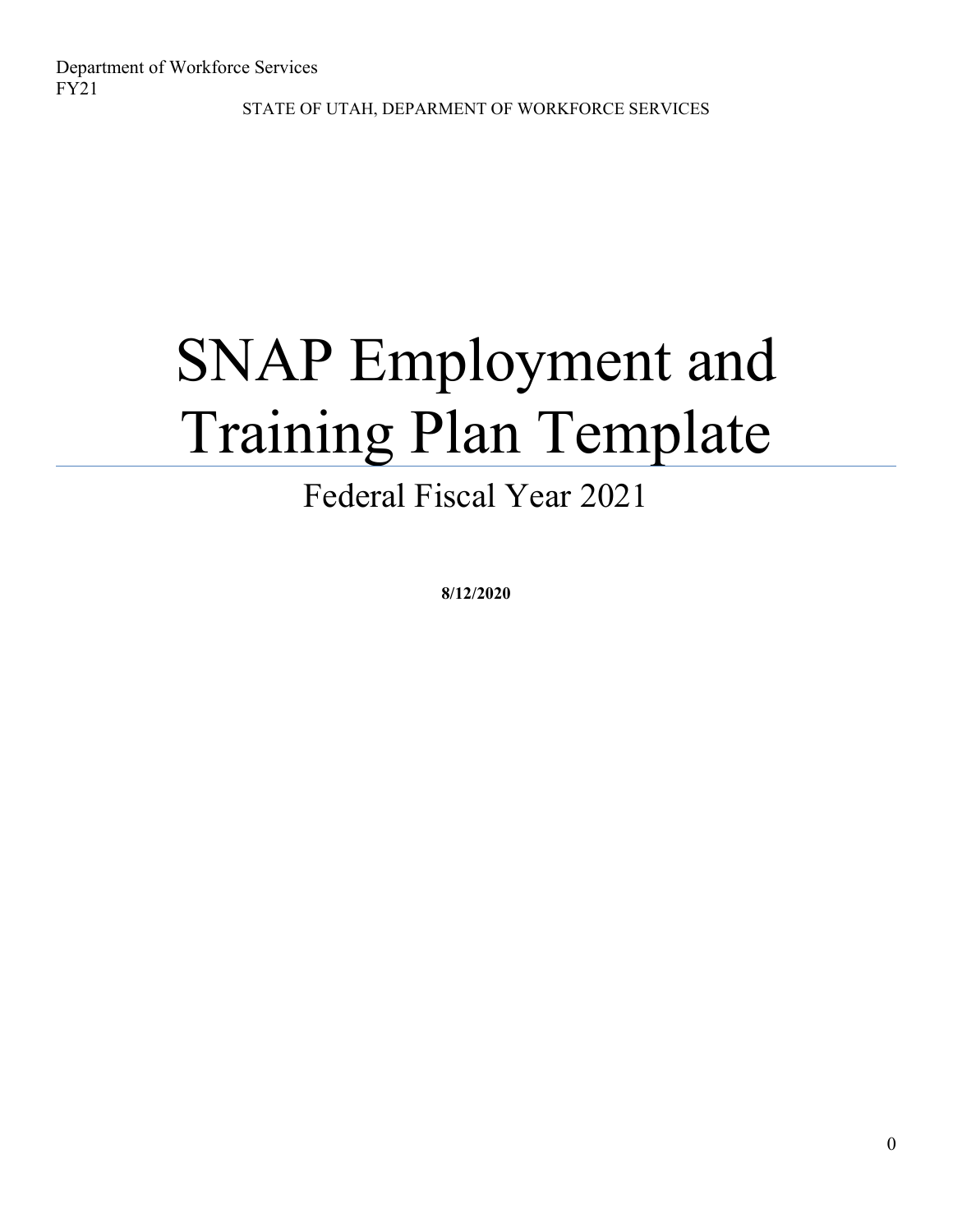## **Table of Contents**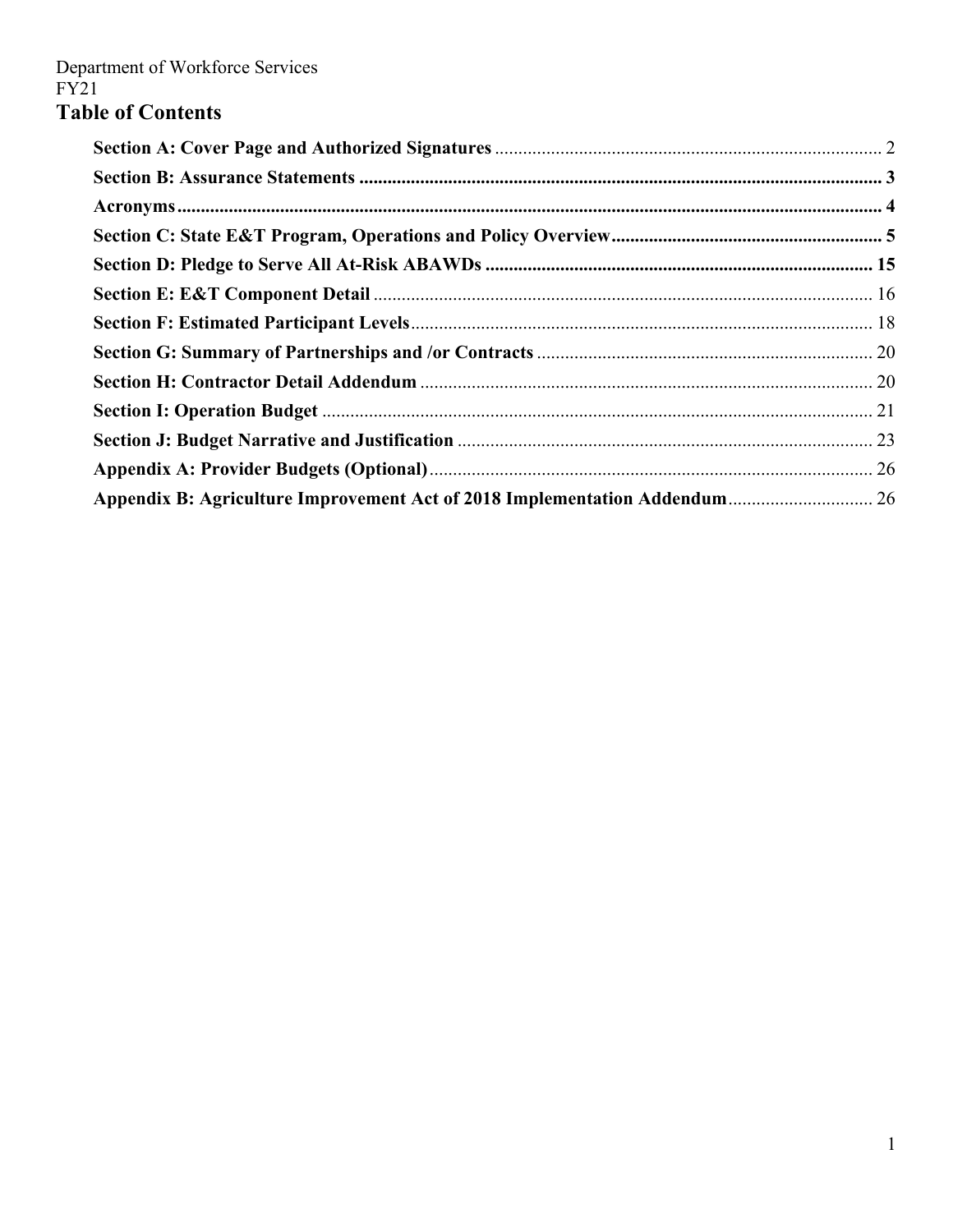#### **Section A: Cover Page and Authorized Signatures**

State: Utah State Agency: Department of Workforce Services Federal FY: 2021 Date: 8/12/2020

Primary Contacts: Complete the table with the name, title, phone and email address for those State agency personnel who should be contacted with questions about the E&T plan. Add additional rows if needed.

| <b>Name</b>    | <b>Title</b>                                                                              | <b>Phone</b>       | Email               |
|----------------|-------------------------------------------------------------------------------------------|--------------------|---------------------|
| Chris Williams | <b>SNAP Manager (but</b><br>prefers to not be<br>called that. Please<br>call him "Chris") | $(801) 626 - 0273$ | $c$ jwilli@utah.gov |
| Desiree Jones  | <b>SNAP Program</b><br>Specialist                                                         | (801) 558-2372     | $d$ pjones@utah.gov |

**Certified By:**

**\_\_\_\_\_\_\_\_\_\_\_\_\_\_\_\_\_\_\_\_\_\_\_\_\_\_\_\_\_\_\_\_\_\_\_\_\_\_\_\_\_**  08/12/2020

**State Agency Director (or Commissioner)** Date

**Certified By:**

**Nathan D. Harrison**, <sup>Del</sup> con-Nathan D. Harrison, o Utah Department of<br>
Workforce Services, ou, email=nharrison, outah Department of Utah.gov, c=US 14 August 2020

14 August 2020

**State Agency Fiscal Reviewer Date**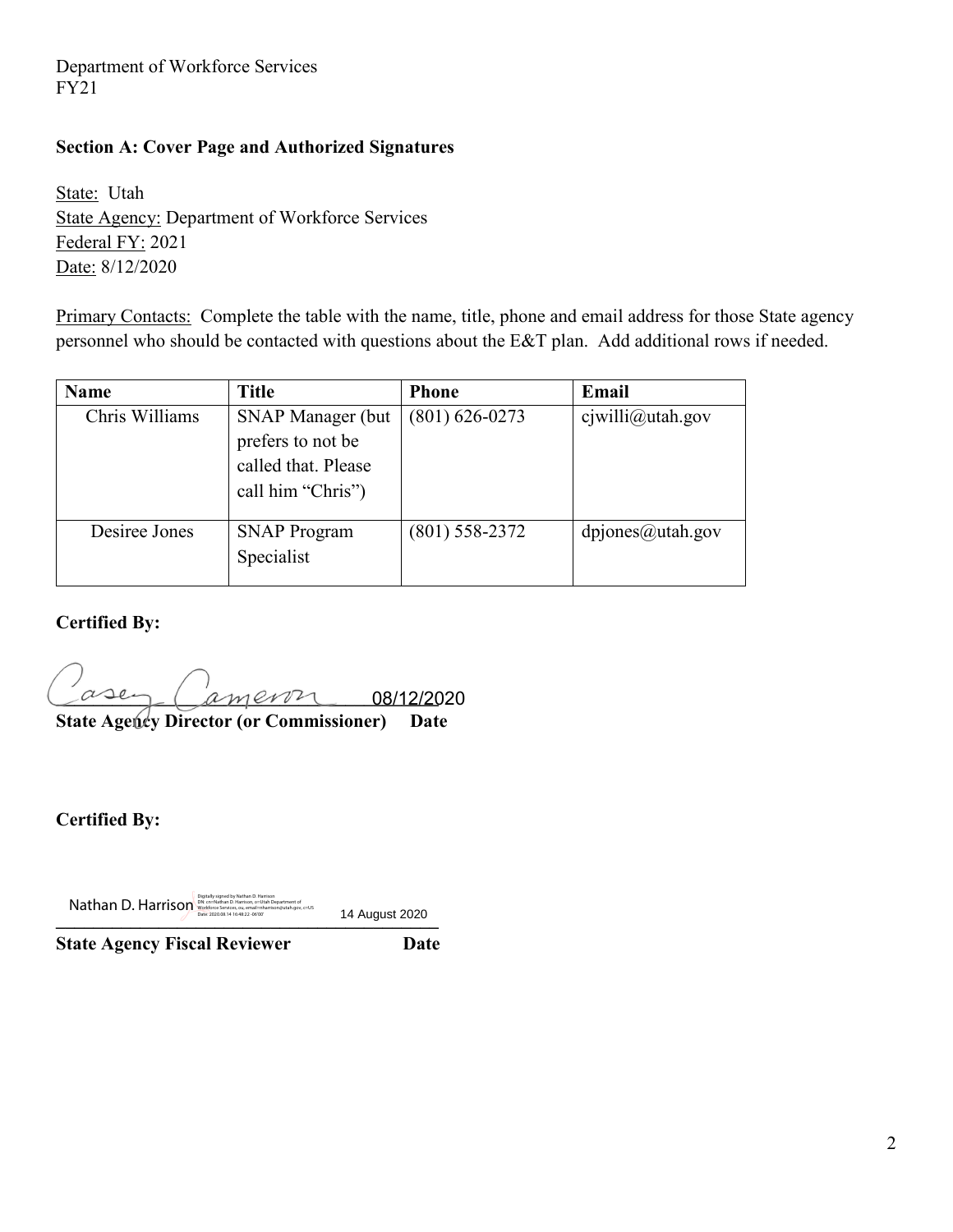| <b>Section B: Assurance Statements</b><br>Check box at right to indicate you have read and understand each statement.                                                                                                                                                                                                                                                                                                                |   |
|--------------------------------------------------------------------------------------------------------------------------------------------------------------------------------------------------------------------------------------------------------------------------------------------------------------------------------------------------------------------------------------------------------------------------------------|---|
| I. The State agency is accountable for the content of the State E&T plan and will<br>provide oversight of any sub-grantees.                                                                                                                                                                                                                                                                                                          | ✓ |
| II. The State agency is fiscally responsible for E&T activities funded under the plan<br>and is liable for repayment of unallowable costs.                                                                                                                                                                                                                                                                                           | ✓ |
| III. State education costs will not be supplanted with Federal E&T funds.                                                                                                                                                                                                                                                                                                                                                            | ✓ |
| IV. Cash or in-kind donations from other non-Federal sources have not been claimed<br>or used as a match or reimbursement under any other Federal program.                                                                                                                                                                                                                                                                           | ✓ |
| V. If in-kind goods and services are part of the budget, only public in-kind services<br>are included. No private in-kind goods or services are claimed.                                                                                                                                                                                                                                                                             | ✓ |
| VI. Documentation of State agency costs, payments, and donations for approved E&T<br>activities are maintained by the State agency and available for USDA review and<br>audit.                                                                                                                                                                                                                                                       | ✓ |
| VII. Contracts are procured through appropriate procedures governed by State<br>procurement regulations.                                                                                                                                                                                                                                                                                                                             | ✓ |
| VIII. Program activities are conducted in compliance with all applicable Federal laws,<br>rules, and regulations including Civil Rights and OMB regulations governing cost<br>issues.                                                                                                                                                                                                                                                | ✓ |
| IX. E&T education activities directly enhance the employability of the participants;<br>there is a direct link between the education activities and job-readiness.                                                                                                                                                                                                                                                                   | ✓ |
| X. Program activities and expenses are reasonable and necessary to accomplish the<br>goals and objectives of SNAP E&T.                                                                                                                                                                                                                                                                                                               | ✓ |
| XI. The E&T Program is implemented in a manner that is responsive to the special<br>needs of American Indians on Reservations. State shall: consult on an ongoing basis<br>about portions of State Plan which affect them; submit for comment all portions of the<br>State Plan that affect the ITO; if appropriate and the extent practicable, include ITO<br>suggestions in State plan. (For States with Indian Reservations only) |   |

By signing on the cover page of this document, the State agency Director (or Commissioner) and financial representative certify that the above assurances are met.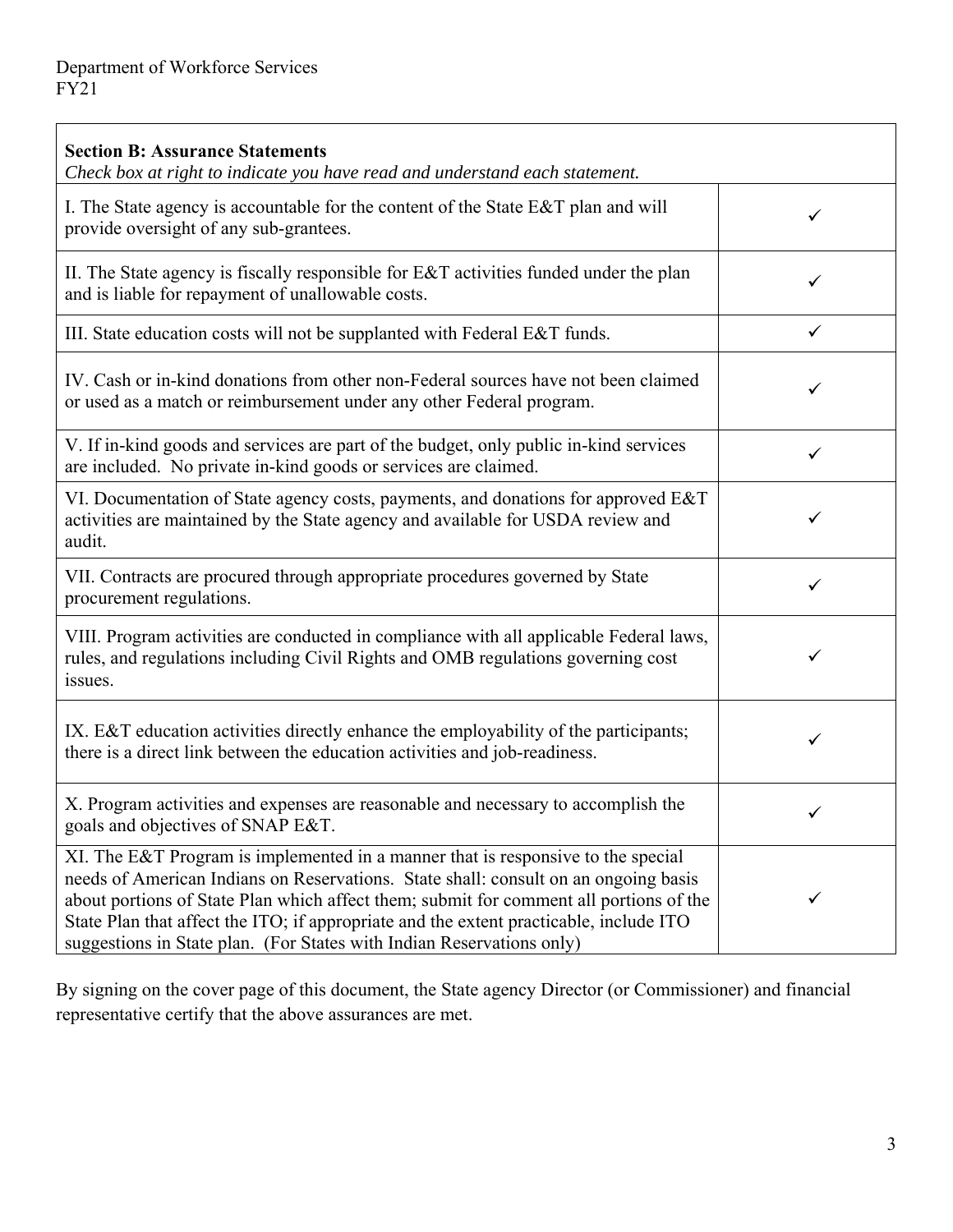## **Acronyms**

Below is a list of common acronyms utilized within this plan:

| Able-Bodied Adult without Dependents                             |
|------------------------------------------------------------------|
| Agriculture Improvement Act of 2018                              |
| <b>Employment and Training</b>                                   |
| Federal Fiscal Year                                              |
| Food and Nutrition Service                                       |
| <b>Supplemental Nutrition Assistance Program</b>                 |
| United States Department of Agriculture                          |
| Department of Workforce Services                                 |
| Electronic Resource and Eligibility Product (eligibility system) |
| Family Employment Plan (TANF)                                    |
| Level of Effort                                                  |
| <b>Management Information System</b>                             |
| Utah WORK force Systems (workforce system)                       |
| Workforce Development Division                                   |
|                                                                  |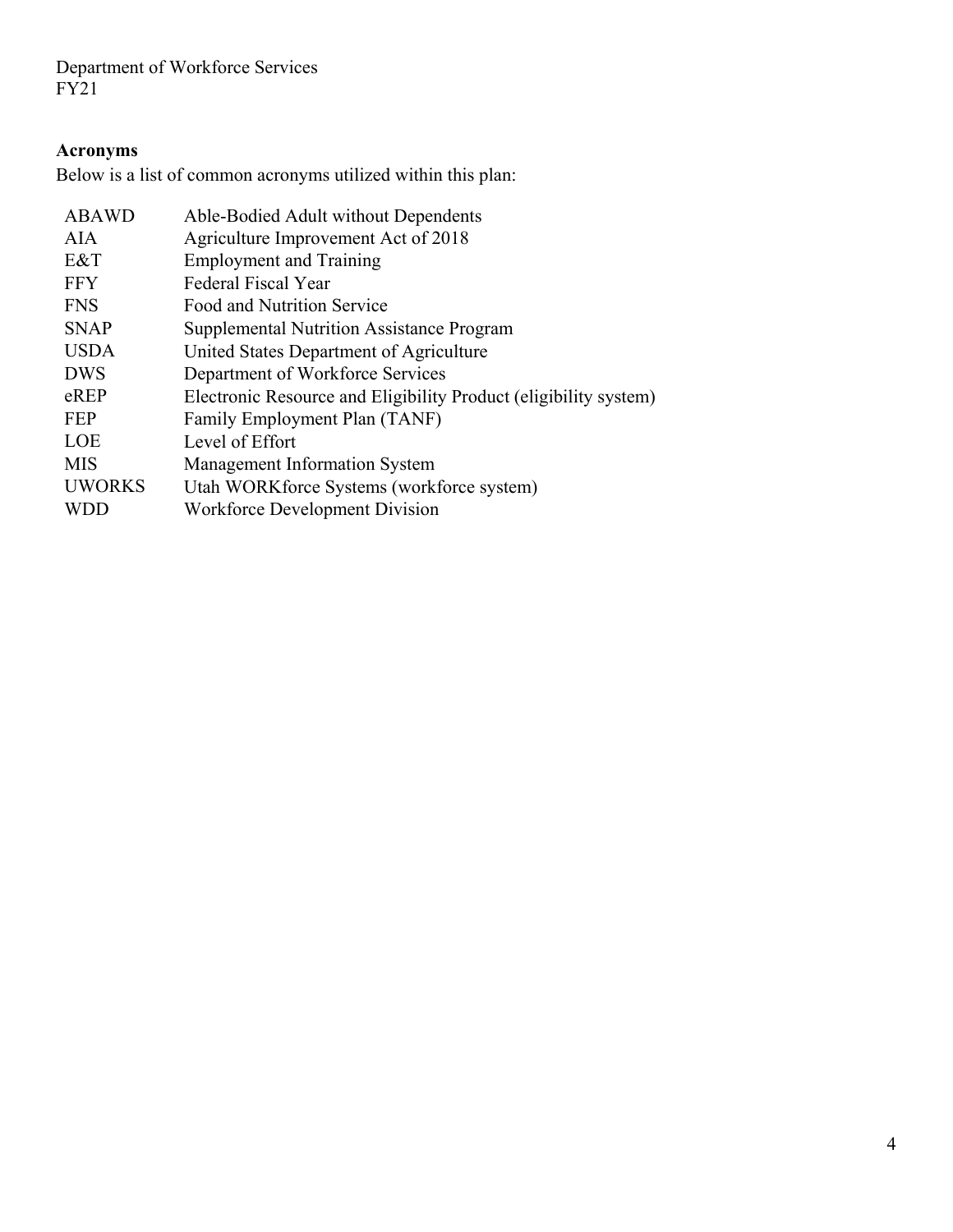| <b>Section C: State E&amp;T Program, Operations and Policy Overview</b>                                                    |                                                                                                                                                                                                                                                                                                                                                                                                                                                                                                                                                                                                                                                                                                                                                                                                                                                                                                                                                                                                                                                                                                                                                                                                                                                                                                                                                                                                                                                                                                                                                                                                                                                                                                                                                                                                                                                                                                                                                       |  |
|----------------------------------------------------------------------------------------------------------------------------|-------------------------------------------------------------------------------------------------------------------------------------------------------------------------------------------------------------------------------------------------------------------------------------------------------------------------------------------------------------------------------------------------------------------------------------------------------------------------------------------------------------------------------------------------------------------------------------------------------------------------------------------------------------------------------------------------------------------------------------------------------------------------------------------------------------------------------------------------------------------------------------------------------------------------------------------------------------------------------------------------------------------------------------------------------------------------------------------------------------------------------------------------------------------------------------------------------------------------------------------------------------------------------------------------------------------------------------------------------------------------------------------------------------------------------------------------------------------------------------------------------------------------------------------------------------------------------------------------------------------------------------------------------------------------------------------------------------------------------------------------------------------------------------------------------------------------------------------------------------------------------------------------------------------------------------------------------|--|
| I. Summary of the SNAP<br><b>E&amp;T</b> Program<br>Mission<br>Scope of services<br>Administrative<br>structure of program | Mission:<br>The mission of the Department of Workforce Services<br>(DWS) is to provide employment and support services<br>for our customer to improve their economic<br>opportunities. We are preparing our customer to<br>prosper now and as the workforce of the future. We<br>strengthen Utah's communities by supporting the<br>economic stability and quality of our workforce.<br>DWS integrates several related employment, training<br>and supportive services in a one stop service model.<br>All applicants receive employment services upon<br>entering an Employment Center located throughout the<br>state. All applicants and recipients have the ability to<br>access services online. The philosophy of DWS is a<br>work first approach, which emphasizes the personal<br>responsibility of Utahns to support themselves and<br>their families, and offers quick exposure to the labor<br>market. From the point of application throughout<br>delivery of benefits and employment services, a<br>consistent message is delivered and reinforced.<br>Scope of Services:<br>E&T participants receive written notification they are<br>required to participate in E&T activities. The<br>notification explains the requirements and the<br>deadlines to complete the activities. Eligibility workers<br>also verbalize this at application and recertification. If<br>an individual needs assistance, the letter is taken to the<br>local Employment Center and Employment Counselors<br>help them with the mandatory E&T requirements. The<br>mandatory requirements are registering for work,<br>completing an online assessment, completing any<br>required online workshop(s), and 48 job contacts in 3<br>months. While all job services are available to SNAP<br>recipients, mandatory E&T participants are helped with<br>completing the mandatory E&T requirements.<br>Participants unable to participate due to costs, distance |  |
|                                                                                                                            | or internet access are exempt from the mandatory<br>requirements.                                                                                                                                                                                                                                                                                                                                                                                                                                                                                                                                                                                                                                                                                                                                                                                                                                                                                                                                                                                                                                                                                                                                                                                                                                                                                                                                                                                                                                                                                                                                                                                                                                                                                                                                                                                                                                                                                     |  |
|                                                                                                                            | Utah currently administers a mandatory E&T program<br>that is primarily available online. An individual<br>identified as a mandatory E&T participant is referred<br>to register for work and complete an online assessment.<br>Completing the online assessment also includes                                                                                                                                                                                                                                                                                                                                                                                                                                                                                                                                                                                                                                                                                                                                                                                                                                                                                                                                                                                                                                                                                                                                                                                                                                                                                                                                                                                                                                                                                                                                                                                                                                                                         |  |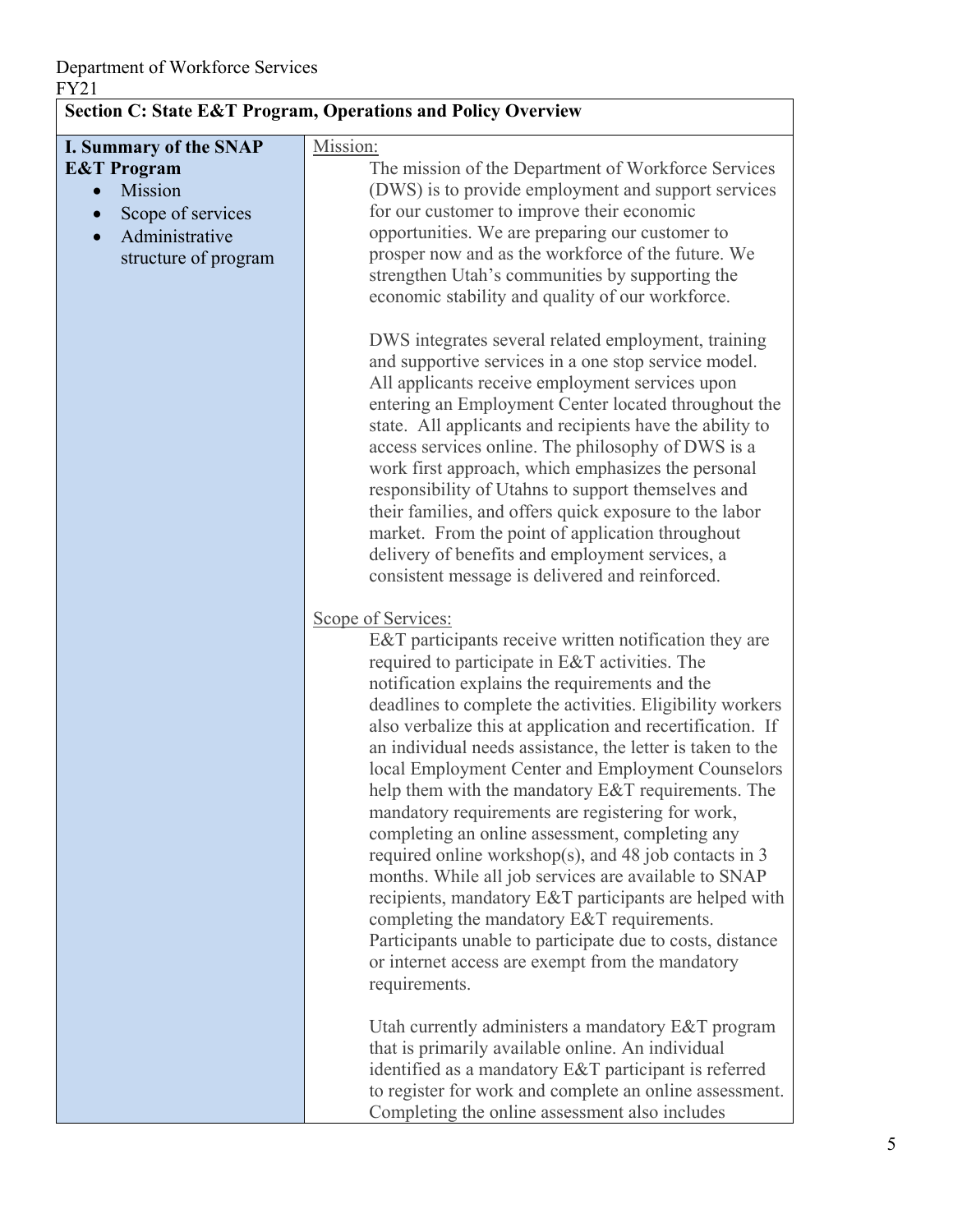#### **Section C: State E&T Program, Operations and Policy Overview**

answering questions to complete work registration in the UWORKS system. The online assessment refers them to complete online workshops to improve their employability. A referred individual must complete a Work Readiness Evaluation online within the first calendar month of being referred for E&T. Supervised job search activities must be completed, which includes making 48 job contacts during a three-month period. The recommended participation is 16 job contacts per month. Job contacts are submitted online and tracked through UWORKS. The eREP and UWORKS systems maintain supervision to ensure requirements are being met.

Upon completion of our online assessment and evaluation, participants are required to complete 48 job contacts within a 4 month period and document the contacts online. Allowing online job search provides better access to Utah's online services which are available 24 hours a day, 7 days a week. Our systems are set to monitor for these requirements and close or sanction a SNAP case if the participant fails to complete them.

There are several different workshops which may be required based on the Work Readiness Evaluation. These include: Networking, Job Search Strategies, Resume and Application, Professionalism in the Workplace and Interviewing. Once the required workshops are completed, a mandatory E&T participant must also complete 48 job contacts. Participants may complete activities at their own pace. If a participant completes all activities in the first month, there would be no sanction at the end of 4 months because requirements will have been met for the program.

#### Administrative structure of program:

DWS administers the SNAP E&T Program. The program is mandatory and statewide. DWS does not have partnerships or contracts to administer E&T. Oversight of the program occur between the Eligibility Services Director and SNAP Director.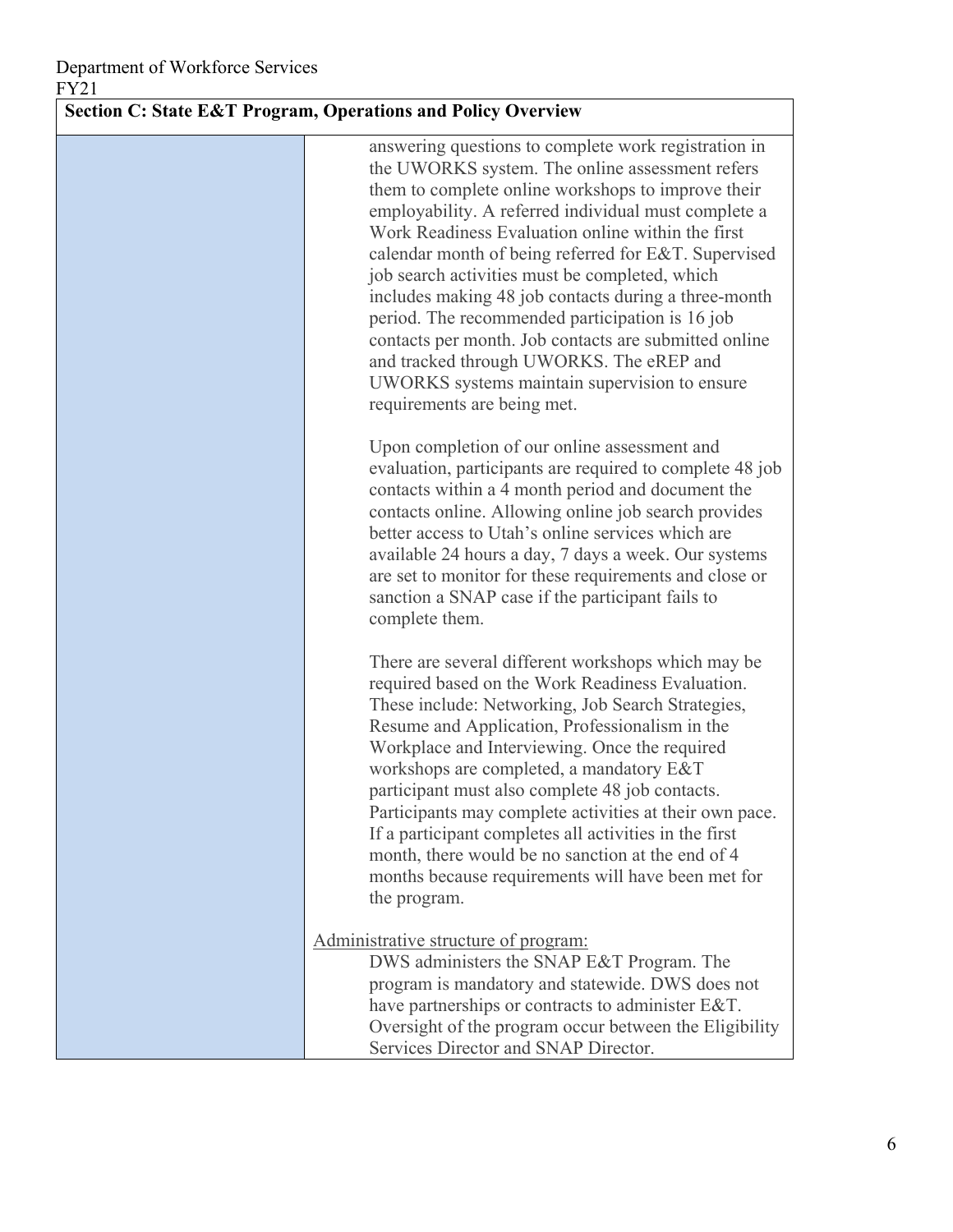| <b>Section C: State E&amp;T Program, Operations and Policy Overview</b>                                                                                                                                      |                                                                                                                                                                                                                                                                                                                                                                                                                                                                                   |  |
|--------------------------------------------------------------------------------------------------------------------------------------------------------------------------------------------------------------|-----------------------------------------------------------------------------------------------------------------------------------------------------------------------------------------------------------------------------------------------------------------------------------------------------------------------------------------------------------------------------------------------------------------------------------------------------------------------------------|--|
| <b>II. Program Changes</b>                                                                                                                                                                                   |                                                                                                                                                                                                                                                                                                                                                                                                                                                                                   |  |
| New initiatives<br>Significant changes in<br>$\bullet$                                                                                                                                                       | There are no new initiatives or significant changes in<br>state policy or funding for FFY21.                                                                                                                                                                                                                                                                                                                                                                                      |  |
| State policy or funding                                                                                                                                                                                      |                                                                                                                                                                                                                                                                                                                                                                                                                                                                                   |  |
| <b>III. Workforce Development</b>                                                                                                                                                                            | General description:                                                                                                                                                                                                                                                                                                                                                                                                                                                              |  |
| <b>System</b><br>General description<br>In-demand and<br>$\bullet$<br>emerging industries<br>and occupations<br>Connection to SNAP<br>$\bullet$<br>E&T, components<br>offered through such<br>system, career | DWS includes Eligibility and Workforce Development<br>within the same agency. Consultations between the<br>divisions are in house and ongoing. DWS delivers<br>services to every customer who comes into an<br>Employment Center throughout Utah, including those<br>who are SNAP E&T participants. From self-serve<br>computerized Job Connection rooms, to up-front<br>assessment and triage of needs, our offices offer a<br>range of resources. All appropriate customers are |  |
| pathways, and<br>credentials available                                                                                                                                                                       | registered for work. All job search activities are<br>designed to move customers toward an employment<br>goal.<br>Utahns can access many services without face-to-face<br>contact through jobs.utah.gov. Utah also has an<br>eligibility call center to complete interviews and report                                                                                                                                                                                            |  |
|                                                                                                                                                                                                              | changes.<br>In-demand and emerging industries and occupations:<br>In-demand and emerging industries and occupations in<br>Utah include:<br>• Production                                                                                                                                                                                                                                                                                                                           |  |
|                                                                                                                                                                                                              | Architecture and engineering including biomedical<br>$\bullet$<br>engineers<br>Education and training<br>Media and communications including interpreters and<br>translators                                                                                                                                                                                                                                                                                                       |  |
|                                                                                                                                                                                                              | Business and Financial credit counselors<br>Construction workers including electricians, brick<br>$\bullet$<br>masons, insulation and mechanical workers<br><b>Information Security Analysts</b><br>$\bullet$<br>Healthcare Support including home health aides<br>Healthcare Practitioners including physician assistants<br>$\bullet$                                                                                                                                           |  |
|                                                                                                                                                                                                              | Connection to career pathways and credentials are not<br>addressed within the supervised job search component.                                                                                                                                                                                                                                                                                                                                                                    |  |
|                                                                                                                                                                                                              | Connection to SNAP E&T:<br>Supervised job search is the only E&T plan<br>component. We do not require job searches to target                                                                                                                                                                                                                                                                                                                                                      |  |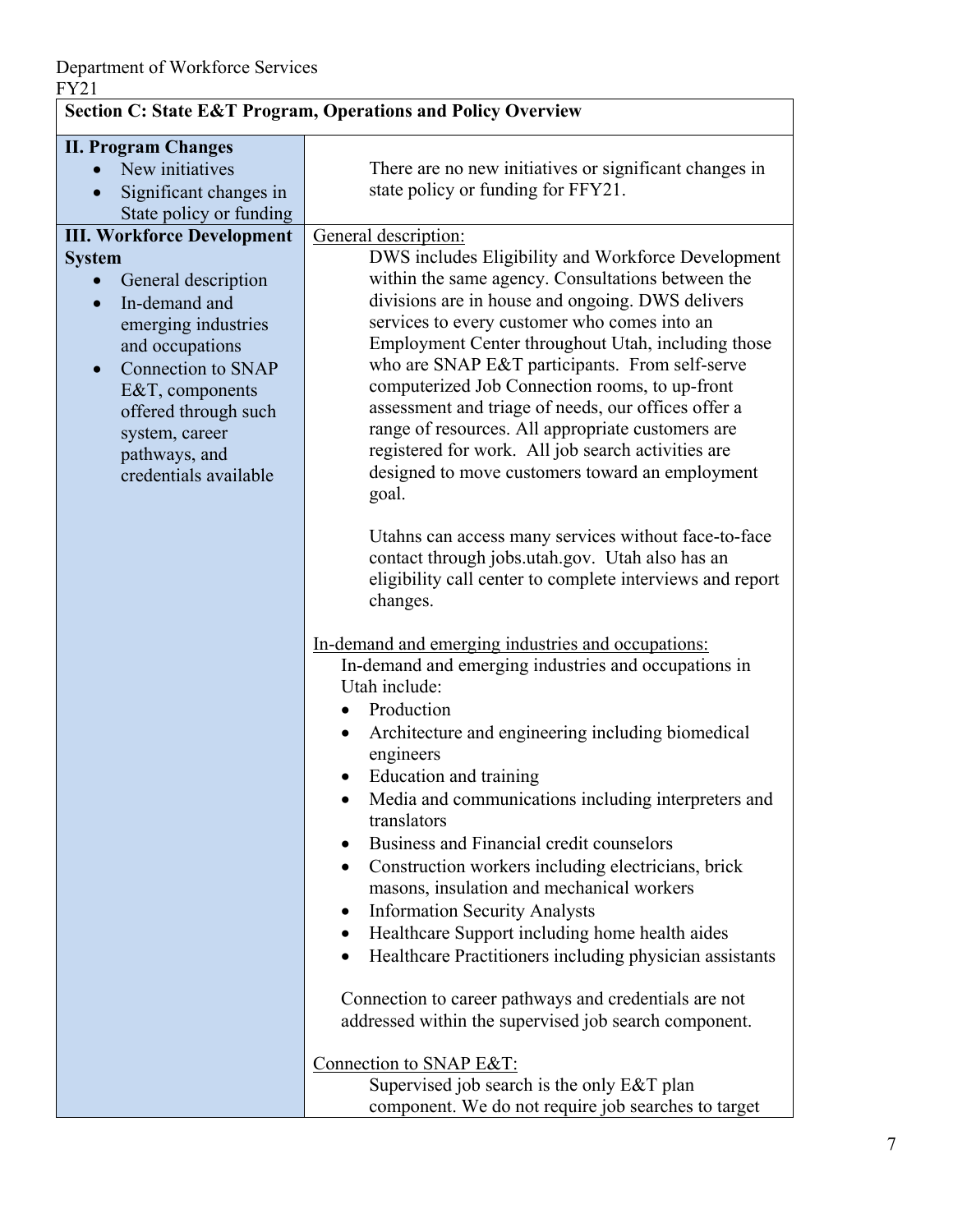|                                                                                                                     | <b>Section C: State E&amp;T Program, Operations and Policy Overview</b>                                                                                                                                                                                                                                                                                                                                                                                                                                                                                                                                                                                                                                                                                                                                                                                                                                                                                                                                                                                                                                                                                                                                                                                                                                                                                                                                                        |
|---------------------------------------------------------------------------------------------------------------------|--------------------------------------------------------------------------------------------------------------------------------------------------------------------------------------------------------------------------------------------------------------------------------------------------------------------------------------------------------------------------------------------------------------------------------------------------------------------------------------------------------------------------------------------------------------------------------------------------------------------------------------------------------------------------------------------------------------------------------------------------------------------------------------------------------------------------------------------------------------------------------------------------------------------------------------------------------------------------------------------------------------------------------------------------------------------------------------------------------------------------------------------------------------------------------------------------------------------------------------------------------------------------------------------------------------------------------------------------------------------------------------------------------------------------------|
|                                                                                                                     | any in demand or emerging industries but do offer the<br>available job opportunities on our job boards. Career<br>pathways and credentials are not included in the E&T<br>plan.                                                                                                                                                                                                                                                                                                                                                                                                                                                                                                                                                                                                                                                                                                                                                                                                                                                                                                                                                                                                                                                                                                                                                                                                                                                |
| <b>IV. Other Employment Programs</b><br>TANF, General Assistance,<br>etc.<br>Coordination efforts, if<br>applicable | DWS administers the Utah Family Employment<br>Program (FEP) serves TANF recipients. Activities<br>include developing an employment plan, self-esteem<br>and job search training, community work experience<br>and training, referral for adult education and training,<br>and self-directed job search. Costs for shared services<br>are distributed by the client under contracts and by the<br>state Random Moment Time Sample (RMTS) for in-<br>house services.<br>Individuals enrolled in FEP are exempt from E&T<br>and no E&T funds are used. This is one of many<br>other employment programs available to DWS<br>customers. Individuals receiving General Assistance<br>are exempt from mandatory $E&T$ requirements due<br>to the inability to work. Individuals receiving<br>General Assistance funding are unable to work in<br>any occupation and are not appropriate for any job<br>search activities.<br>Anyone is welcome to apply for training services. An<br>example would include a customer found eligible for<br>training through WIOA. A WIOA trainee would be<br>E&T exempt and funded through WIOA. DWS<br>administers TANF, General Assistance, Child Care<br>and other services in addition to SNAP. If a SNAP<br>participant can benefit from one of these other<br>programs, they are referred to apply for them.<br>Applications can be done online or in person at a<br>local employment center. |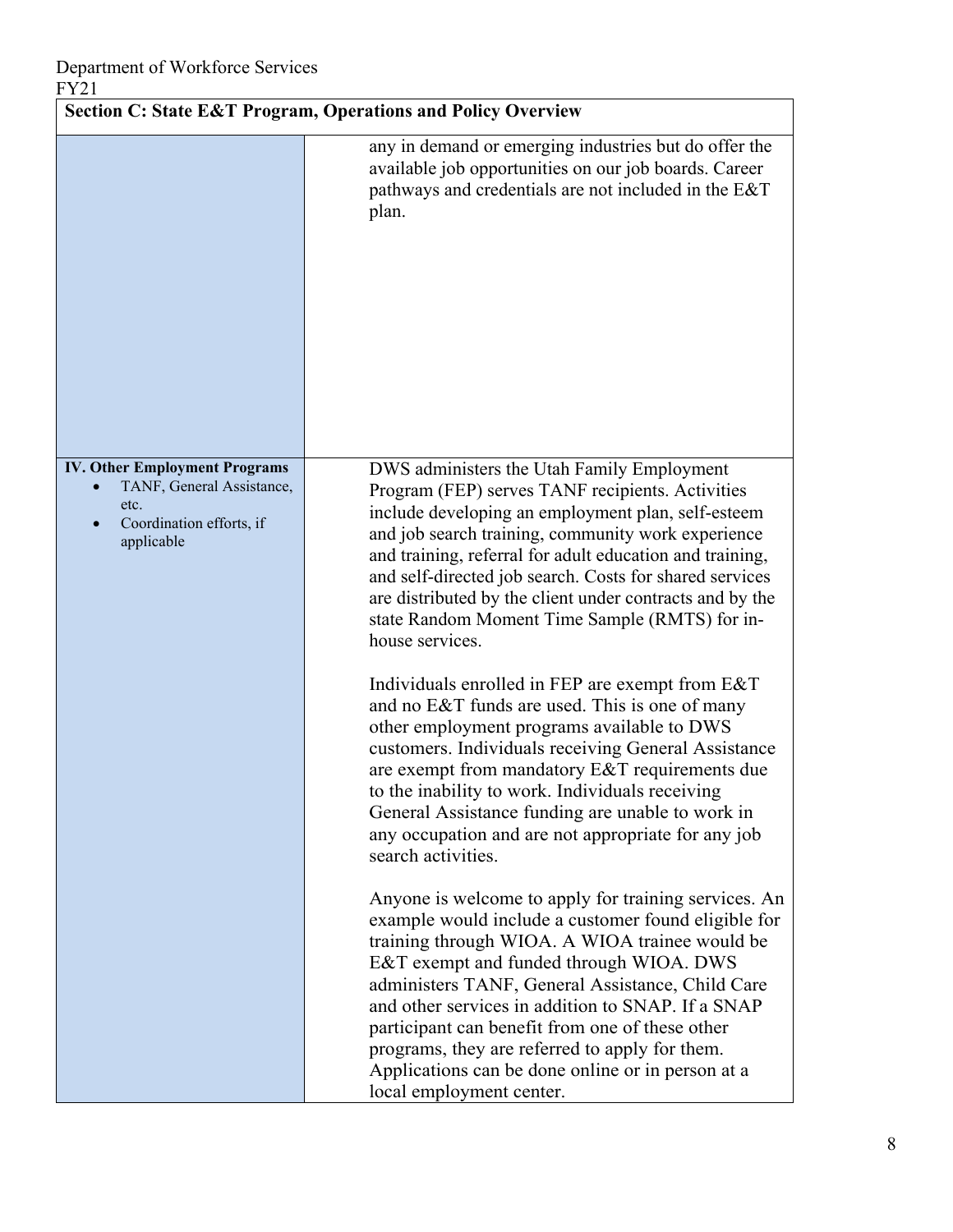|                                                                                                                                    | <b>Section C: State E&amp;T Program, Operations and Policy Overview</b>                                                                                                                                                                                                                                                                                                                                                                                                                                                                                                                                                                                                                                                                                                                                                                                                                                                                                                                                                                                                                                                                                                                                                                                                                                |
|------------------------------------------------------------------------------------------------------------------------------------|--------------------------------------------------------------------------------------------------------------------------------------------------------------------------------------------------------------------------------------------------------------------------------------------------------------------------------------------------------------------------------------------------------------------------------------------------------------------------------------------------------------------------------------------------------------------------------------------------------------------------------------------------------------------------------------------------------------------------------------------------------------------------------------------------------------------------------------------------------------------------------------------------------------------------------------------------------------------------------------------------------------------------------------------------------------------------------------------------------------------------------------------------------------------------------------------------------------------------------------------------------------------------------------------------------|
| V. Consultation with Tribal<br><b>Organizations</b><br>Description of consultation<br>efforts<br>Services available through<br>E&T | Description of consultation efforts:<br>The Communications Division coordinates<br>communication with tribal organizations. Meetings<br>occur annually. DWS is unaware of any E&T services<br>offered directly through the tribes. There is no<br>difference in plan components for tribal members.<br>Services available through E&T:<br>The SNAP E&T program has one component for all<br>mandatory participants. There are no separate services                                                                                                                                                                                                                                                                                                                                                                                                                                                                                                                                                                                                                                                                                                                                                                                                                                                     |
| <b>VI. State Options</b><br>Select options the State is<br>applying                                                                | for tribal organizations.<br>Serving applicants<br>$\Box$<br>Serving zero-benefit households<br>$\Box$<br>$\sqrt{ }$<br>Serving mandatory participants only<br>$\Box$<br>Serving mandatory and voluntary participants<br>$\Box$<br>Voluntary participants only                                                                                                                                                                                                                                                                                                                                                                                                                                                                                                                                                                                                                                                                                                                                                                                                                                                                                                                                                                                                                                         |
| <b>VII. Screening Process</b><br>Process for identifying<br>whether work registrant<br>should be referred to E&T                   | Work registrant process<br>$\bullet$<br>Applicants are work registered through the SNAP<br>application. eREP determines each applicant's work<br>registrant status based on federal exemptions applied to<br>each case. Applicants approved for SNAP that do not<br>qualify for a federal exemption are reported as SNAP<br>work registrants (see section XI for additional details<br>about work registrant data.)<br>Process for referring work registrants to E&T<br>Eligibility workers are trained to look for both Federal<br>and State exemptions when conducting the SNAP<br>interview. Certain Federal exemptions (e.g. age,<br>disability, receipt of TANF/FEP, Unemployment<br>benefits, earned income, student status if not an<br>ineligible student), and State exemptions (e.g. receipt<br>of Refugee Cash Assistance, earned income, SSI<br>benefits) are automatically recognized by the eREP<br>eligibility system. Other exemptions are coded by the<br>eligibility worker manually. These manual State E&T<br>exemptions include:<br>temporary layoff,<br>٠<br>living more than 35 miles from an employment<br>٠<br>center,<br>lack of child care,<br>low functioning/developmentally disabled/socially<br>dysfunctional,<br>domestic violence issues,<br>limited language skills, |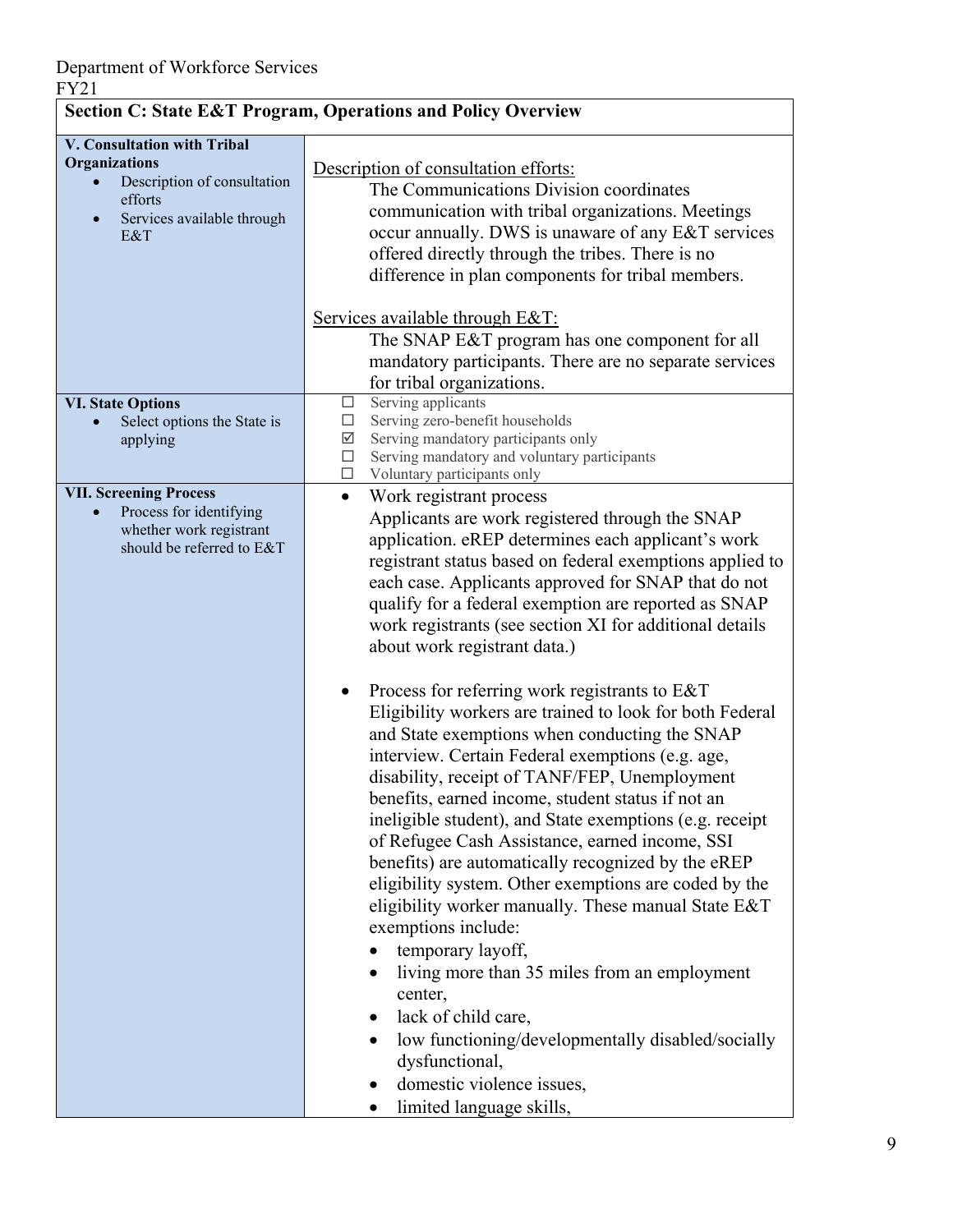| <b>Section C: State E&amp;T Program, Operations and Policy Overview</b> |                                                                                                                                                                                                                                                                                                                                                                                                                                                                                                                                                                                                                                                         |  |
|-------------------------------------------------------------------------|---------------------------------------------------------------------------------------------------------------------------------------------------------------------------------------------------------------------------------------------------------------------------------------------------------------------------------------------------------------------------------------------------------------------------------------------------------------------------------------------------------------------------------------------------------------------------------------------------------------------------------------------------------|--|
|                                                                         | lacking transportation,<br>$\bullet$<br>being homeless,<br>being on probation/parole or<br>participating in other case management programs.                                                                                                                                                                                                                                                                                                                                                                                                                                                                                                             |  |
|                                                                         | Those identified as not appropriate for supervised job<br>search will be exempted from the mandatory E&T<br>requirements. Exemptions may be identified by<br>telephone or in person. Verification will be requested if<br>applicable.                                                                                                                                                                                                                                                                                                                                                                                                                   |  |
|                                                                         | At application, after screening for all applicable<br>Federal and State E&T exemptions, work registrants<br>are reviewed for a potential referral to the mandatory<br>E&T program. The status of each member of the<br>household applying for SNAP is determined. Any<br>household member not meeting a Federal and/or State<br>exemption are referred to mandatory E&T. During the<br>application process the customer is informed about the<br>SNAP E&T program including:<br>Who are exempt<br>$\bullet$<br>The responsibilities of participants<br>$\bullet$<br>The consequences of non-participation, good cause<br>$\bullet$<br>and fair hearings |  |
|                                                                         | Those determined mandatory are referred for E&T in<br>eREP. DWS only offers a mandatory E&T program<br>and does not allow exempt SNAP recipients to<br>volunteer. eREP sends a letter to mandatory<br>participants. This notice explains the mandatory<br>program requirements, time frames and the possibility<br>of being exempt from E&T participation if the cost to<br>participate exceeds the work allowance amount.                                                                                                                                                                                                                              |  |
| ٠                                                                       | Use of 12% Exemptions<br>According to an FNS letter dated May 11, 2020, Utah<br>has 39,014 available 12% exemptions.                                                                                                                                                                                                                                                                                                                                                                                                                                                                                                                                    |  |
|                                                                         | ABAWDs recipients employed between 15-19.99<br>hours per week are granted a 12% exemption. This<br>exemption is granted automatically by the eREP<br>eligibility system for up to 6 months of employment<br>meeting the hourly requirement in a 36-month period.                                                                                                                                                                                                                                                                                                                                                                                        |  |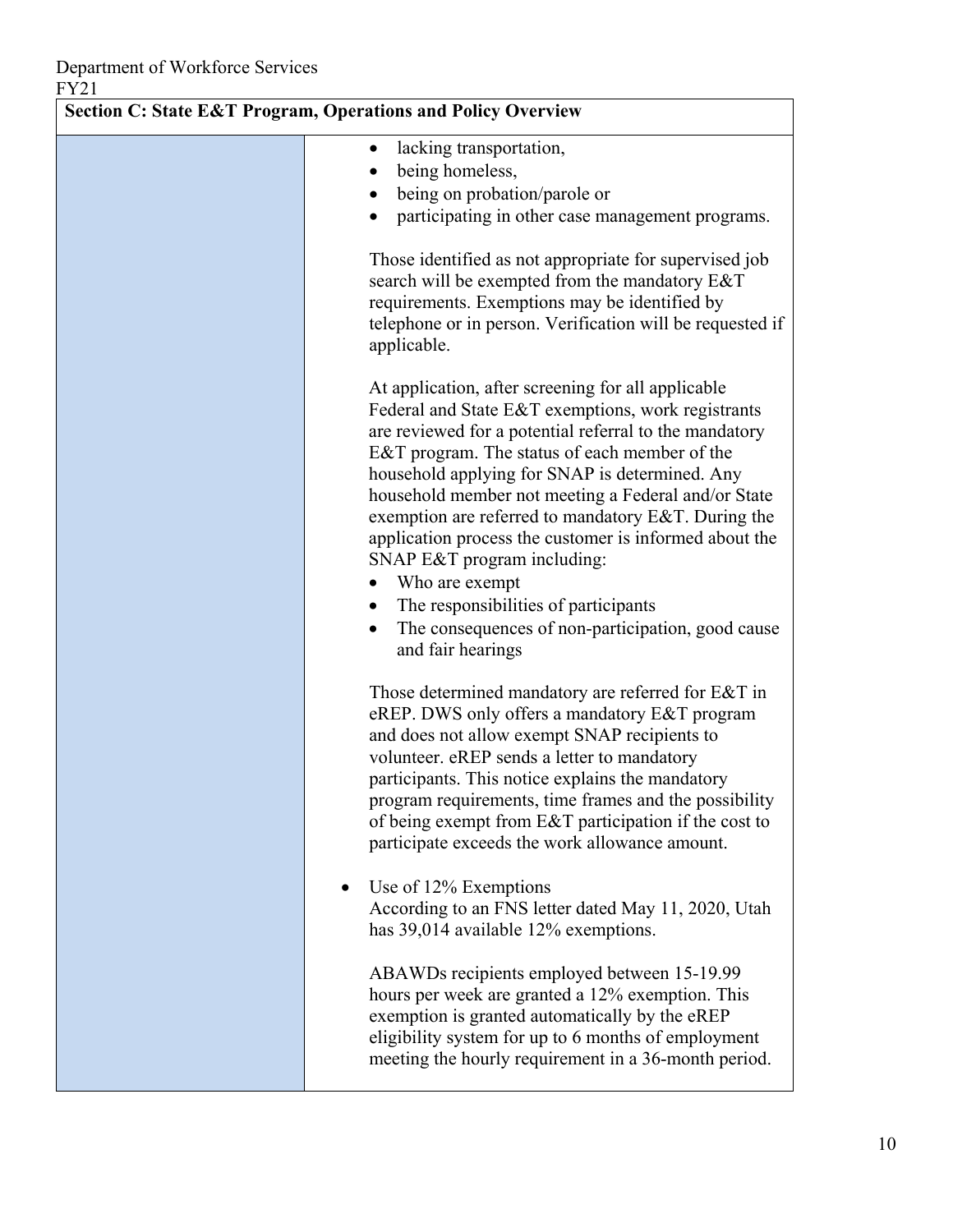| <b>Section C: State E&amp;T Program, Operations and Policy Overview</b>                                                         |                                                                                                                                                                                                                                                                                                                                                                                                                                                                                                                                                                                                                                                                                                                                                                                                                                                                                                                                                                                                                                                                                                                                                                                                                                                                                                                                   |
|---------------------------------------------------------------------------------------------------------------------------------|-----------------------------------------------------------------------------------------------------------------------------------------------------------------------------------------------------------------------------------------------------------------------------------------------------------------------------------------------------------------------------------------------------------------------------------------------------------------------------------------------------------------------------------------------------------------------------------------------------------------------------------------------------------------------------------------------------------------------------------------------------------------------------------------------------------------------------------------------------------------------------------------------------------------------------------------------------------------------------------------------------------------------------------------------------------------------------------------------------------------------------------------------------------------------------------------------------------------------------------------------------------------------------------------------------------------------------------|
|                                                                                                                                 | ABAWDs may also be granted a 12% exemption due<br>to manager discretion. For example, an ABAWD<br>recipient is working 10 hours a week, but per a<br>doctor's statement that is the maximum number of<br>hours the customer can work because of medical<br>issues. A manager may review the case and determine<br>this warrants a 12% exemption because the recipient is<br>participating to the maximum of his/her ability.                                                                                                                                                                                                                                                                                                                                                                                                                                                                                                                                                                                                                                                                                                                                                                                                                                                                                                      |
| <b>VII. Conciliation Process (if</b><br><i>applicable</i> )<br>Procedures for conciliation<br>Length                            | N/A                                                                                                                                                                                                                                                                                                                                                                                                                                                                                                                                                                                                                                                                                                                                                                                                                                                                                                                                                                                                                                                                                                                                                                                                                                                                                                                               |
| IX. Disqualification Policy<br>Length of disqualification<br>period<br>Sanction applies to<br>individual or entire<br>household | Length of disqualification period by occurrence:<br>$\bullet$<br>First Occurrence: one month<br>Second Occurrence: three months<br>Third or Subsequent Occurrence: six months<br>Sanction applies to the individual<br>Comply process if someone is sanctioned for noncompliance<br>with the SNAP work requirements:<br>Once a sanction is applied to an individual, the<br>sanction period must be served. If the individual<br>complies with the work requirement that caused the<br>sanction, the individual will be reinstated if eligible.<br>A sanction ends when the participant serves the<br>sanction period and agrees to participate in E&T or<br>becomes exempt.<br>Process for determining good cause:<br>A recipient can claim good cause in the online system<br>or by phone at any time. DWS reaches out to<br>participants after the mandatory referral notice is sent.<br>DWS assess for good cause after noncompliance and<br>prior to issuing a Notice of Adverse Action. This also<br>serves as a reminder of the requirements for those<br>willing and able to participate to avoid a sanction by<br>participating by the end of the following month.<br>The SNAP E&T program has automation for the<br>UWORKS and eREP systems. Noncompliance will be<br>communicated through the two systems and a system |
|                                                                                                                                 | note is added. The system assumes noncompliance<br>until the recipient participates online. A referral letter<br>explaining the SNAP E&T requirements is sent the day                                                                                                                                                                                                                                                                                                                                                                                                                                                                                                                                                                                                                                                                                                                                                                                                                                                                                                                                                                                                                                                                                                                                                             |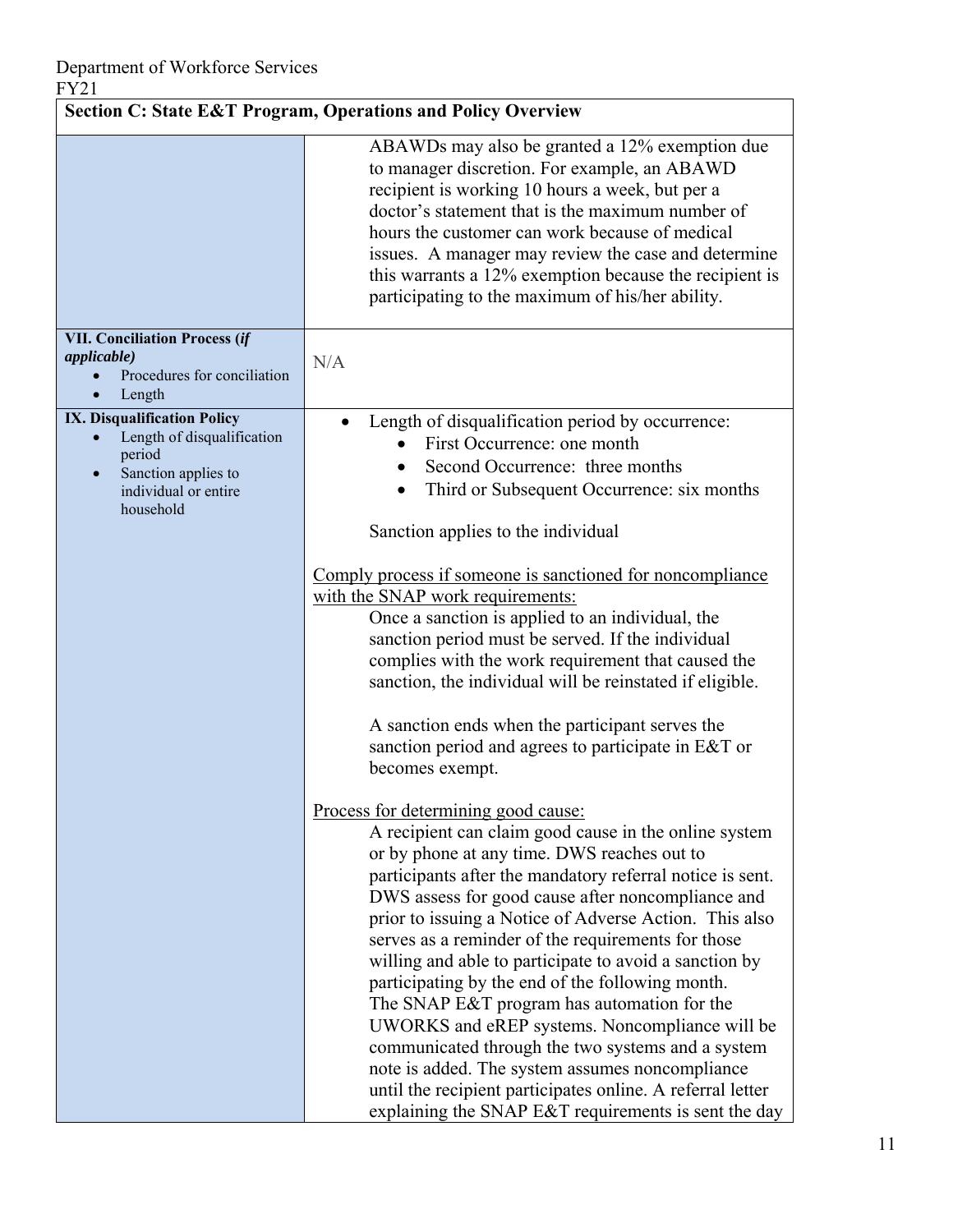| <b>Section C: State E&amp;T Program, Operations and Policy Overview</b>                                                                                                                     |                                                                                                                                                                                                                                                                                                                                                                                                                                                                                                                                                                                                                                                                                                                                                                                                                                                                                                                                                                                                                                                                       |  |
|---------------------------------------------------------------------------------------------------------------------------------------------------------------------------------------------|-----------------------------------------------------------------------------------------------------------------------------------------------------------------------------------------------------------------------------------------------------------------------------------------------------------------------------------------------------------------------------------------------------------------------------------------------------------------------------------------------------------------------------------------------------------------------------------------------------------------------------------------------------------------------------------------------------------------------------------------------------------------------------------------------------------------------------------------------------------------------------------------------------------------------------------------------------------------------------------------------------------------------------------------------------------------------|--|
|                                                                                                                                                                                             | following the referral for E&T participation. A good<br>cause letter is sent by the system at the beginning of<br>the month following the referral month for E&T<br>participation if noncompliance occurs. The notice is<br>sent to allow time to participate before a notice of<br>adverse action is sent. The good cause letter lists<br>different good cause reasons. When good cause is<br>claimed, eligibility workers will determine if good<br>cause should be approved. An exemption may be<br>reported and the eligibility worker would update the<br>program evidence. A disqualification can be avoided<br>by participating, having good cause approved or<br>becoming exempt. This also allows time to send a<br>notice of adverse action if there is no response to the<br>good cause notice.<br>Process for an ABAWD to regain SNAP:<br>An ABAWD may regain SNAP eligibility by meeting<br>a Federal work requirement exemption, meeting a time<br>limit exemption or meeting a participation requirement<br>in approved ABAWD activities of working or |  |
|                                                                                                                                                                                             | participating in WIOA/Trade Act training. An<br>ABAWD may not regain eligibility through the E&T<br>program.<br>An ABAWD can regain eligibility if for 30 consecutive<br>days the ABAWD has:<br>Worked 80 or more hours;<br>Participated in and complied with the requirements of a<br>work program for 80 or more hours;<br>Any combination of work and participation in a work<br>program for a total of 80 hours                                                                                                                                                                                                                                                                                                                                                                                                                                                                                                                                                                                                                                                   |  |
| X. Participant Reimbursements<br>List all participant<br>reimbursements (or link to<br>State policy/handbook)<br>Reimbursement cap<br>Payment method (in<br>advance or as<br>reimbursement) | List all participant reimbursements:<br>As the participant completes the required activities while in<br>the E&T program (setting up an account through UWORKS,<br>participating in a workshop or doing any supervised job search<br>contacts in a mandatory E&T month), a \$50 monthly work<br>allowance is available to help them with anticipated expenses.<br>These anticipated expenses can include transportation, clothes,<br>bus pass, internet access, or other job related expenses to help<br>them successfully complete the E&T requirements and gain<br>employment. If an individual needs help completing the online<br>E&T requirements, an Employment Counselor in our various<br>Employment Centers across the state is available to help the                                                                                                                                                                                                                                                                                                        |  |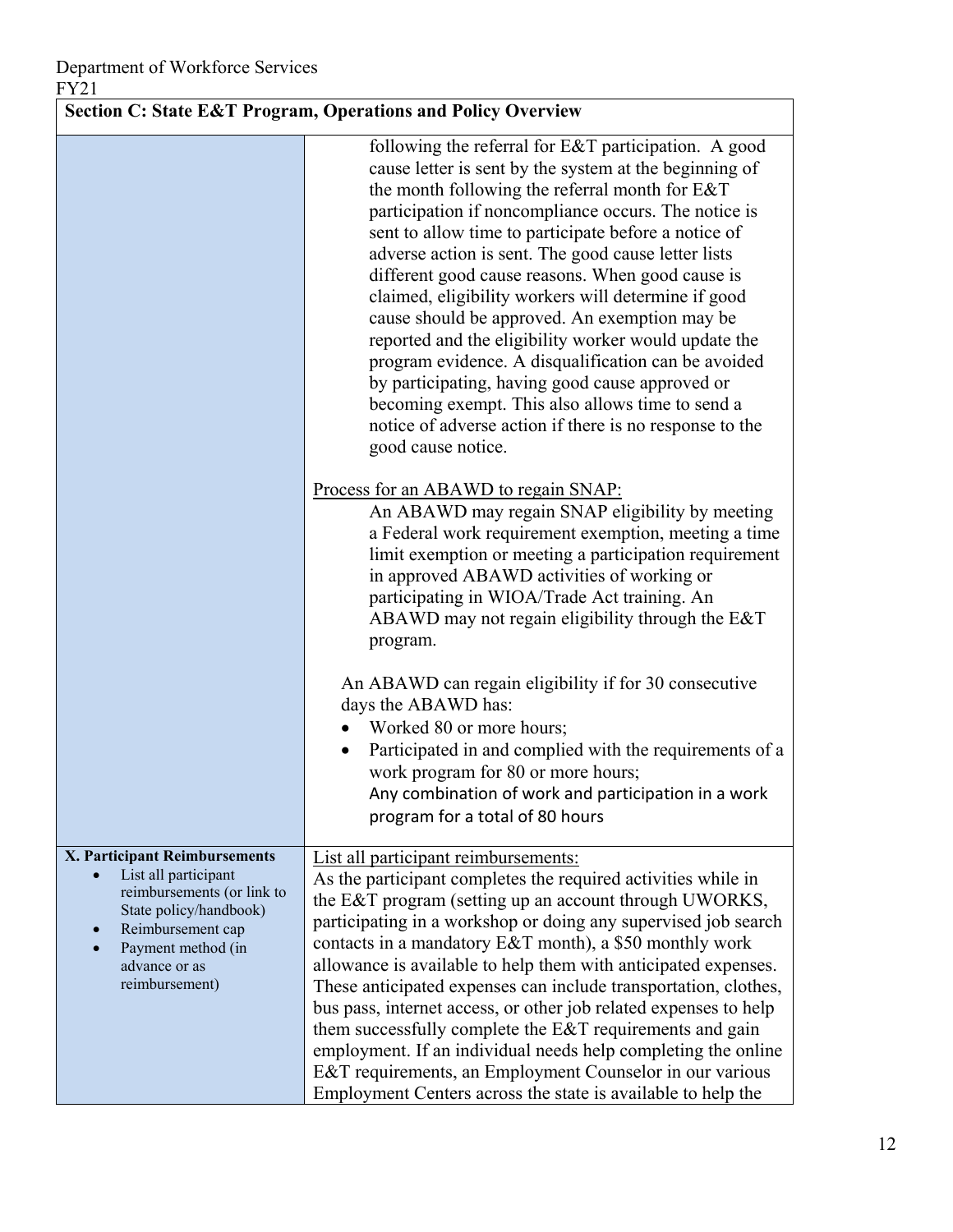| <b>Section C: State E&amp;T Program, Operations and Policy Overview</b>          |                                                                                                                                                                                                                                                                                                                                                                                                                                                                                                                                                                                                                                                                                                                                                                                                                                                     |
|----------------------------------------------------------------------------------|-----------------------------------------------------------------------------------------------------------------------------------------------------------------------------------------------------------------------------------------------------------------------------------------------------------------------------------------------------------------------------------------------------------------------------------------------------------------------------------------------------------------------------------------------------------------------------------------------------------------------------------------------------------------------------------------------------------------------------------------------------------------------------------------------------------------------------------------------------|
|                                                                                  | participant successfully complete the mandatory requirements<br>and gain employment.                                                                                                                                                                                                                                                                                                                                                                                                                                                                                                                                                                                                                                                                                                                                                                |
|                                                                                  | Level of Effort (LOE) to receive participant reimbursement:<br>In order to receive an allowance for E&T, the<br>participant must show a LOE each month and must be<br>projected to need the expense for the upcoming month.<br>LOE means the participant may be actively completing<br>any aspect of the required activity during months one<br>and two qualifies to meet the LOE and receive the \$50<br>participant reimbursement for that month. However, all<br>activities must be completed during the third month in<br>order to meet the LOE and receive the final \$50<br>participant reimbursement payment. If all mandatory<br>E&T activities are completed in the first month, there<br>are no longer anticipated expenses to complete E&T<br>requirements and the participant would no longer be<br>eligible for the \$50 work expense. |
|                                                                                  | Reimbursement cap:<br>The \$50 work allowance is available each month that<br>the participant is required to participate. If all<br>mandatory E&T activities are completed in the first or<br>second month, there are no longer anticipated expenses<br>to complete E&T requirements and the participant<br>would no longer be eligible for the \$50 work expense.                                                                                                                                                                                                                                                                                                                                                                                                                                                                                  |
|                                                                                  | Payment method:<br>Payments are issued to the EBT card. A level of effort<br>must be displayed prior to any issuance.                                                                                                                                                                                                                                                                                                                                                                                                                                                                                                                                                                                                                                                                                                                               |
|                                                                                  | Funding source (of 50/50 participant reimbursement<br>only)                                                                                                                                                                                                                                                                                                                                                                                                                                                                                                                                                                                                                                                                                                                                                                                         |
| <b>XI. Work Registrant Data</b><br>Methodology used to count<br>work registrants | Applicants who are not federally exempt from work<br>requirements are reported as work registrants on the<br>FNS-583 report. State exempt participants are<br>considered work registrants. To obtain an unduplicated<br>count, eREP determines work registrants with a begin<br>date which is equal or greater than the first day of the<br>current month and equal to or less than the last day of<br>the current month. This is unduplicated from month to<br>month during the federal fiscal year.                                                                                                                                                                                                                                                                                                                                               |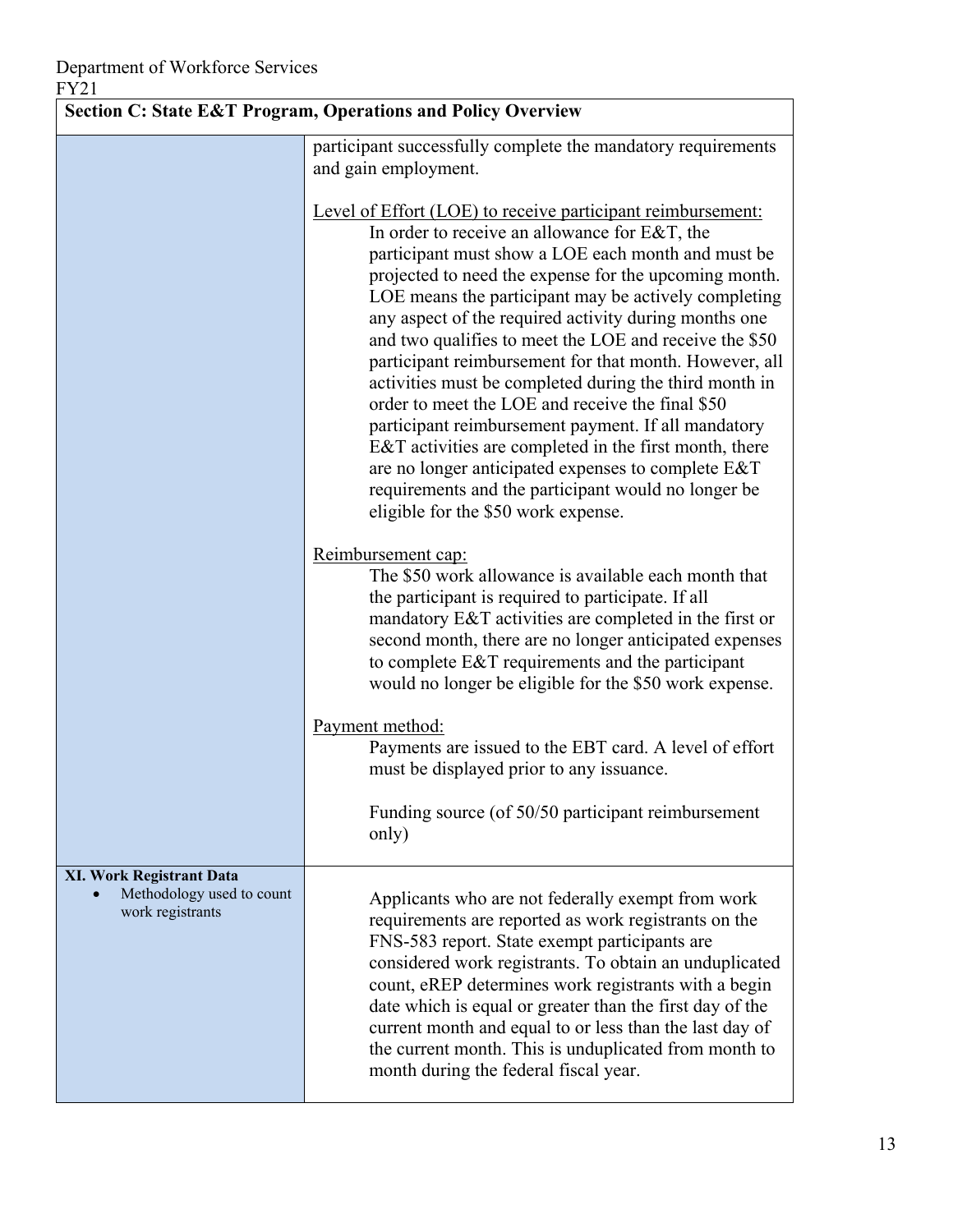| <b>Section C: State E&amp;T Program, Operations and Policy Overview</b>                            |                                                                                                                                                                                                                                                                                                                                                                                                                                                                                                                                                                                                                                                                                                                                                                                                                                                                                                                                                                                                                                            |  |  |  |  |  |
|----------------------------------------------------------------------------------------------------|--------------------------------------------------------------------------------------------------------------------------------------------------------------------------------------------------------------------------------------------------------------------------------------------------------------------------------------------------------------------------------------------------------------------------------------------------------------------------------------------------------------------------------------------------------------------------------------------------------------------------------------------------------------------------------------------------------------------------------------------------------------------------------------------------------------------------------------------------------------------------------------------------------------------------------------------------------------------------------------------------------------------------------------------|--|--|--|--|--|
| <b>XII. Outcome Reporting Data</b><br><b>Source and Methodology</b><br>Data sources<br>Methodology | Data source:<br>The source data for E&T Reporting Measures are<br>gathered in-house from systems such as UWORKS,<br>eREP, interface matches from Utah Department of<br>Labor, which may include, but not be limited<br>to Quarterly State Employer Wage Records and the<br>National Directory of New Hires. This information is<br>replicated and stored in a Data Warehouse for all<br>SNAP recipients. Various reporting procedures and<br>queries are developed based on the required federal<br>reporting elements. These procedures and/or queries<br>are researched, validated and submitted.<br>Methodology:<br>The DWS MIS is responsible for all facets of<br>reporting. E&T outcomes are reported annually and<br>track who obtained and maintained employment the<br>second and fourth quarters after exit from the E&T<br>program To measure this component Utah tracks<br>participants who have gained unsubsidized<br>employment in the $2nd$ and $4th$ quarters after completion<br>of participation in the E&T activities. |  |  |  |  |  |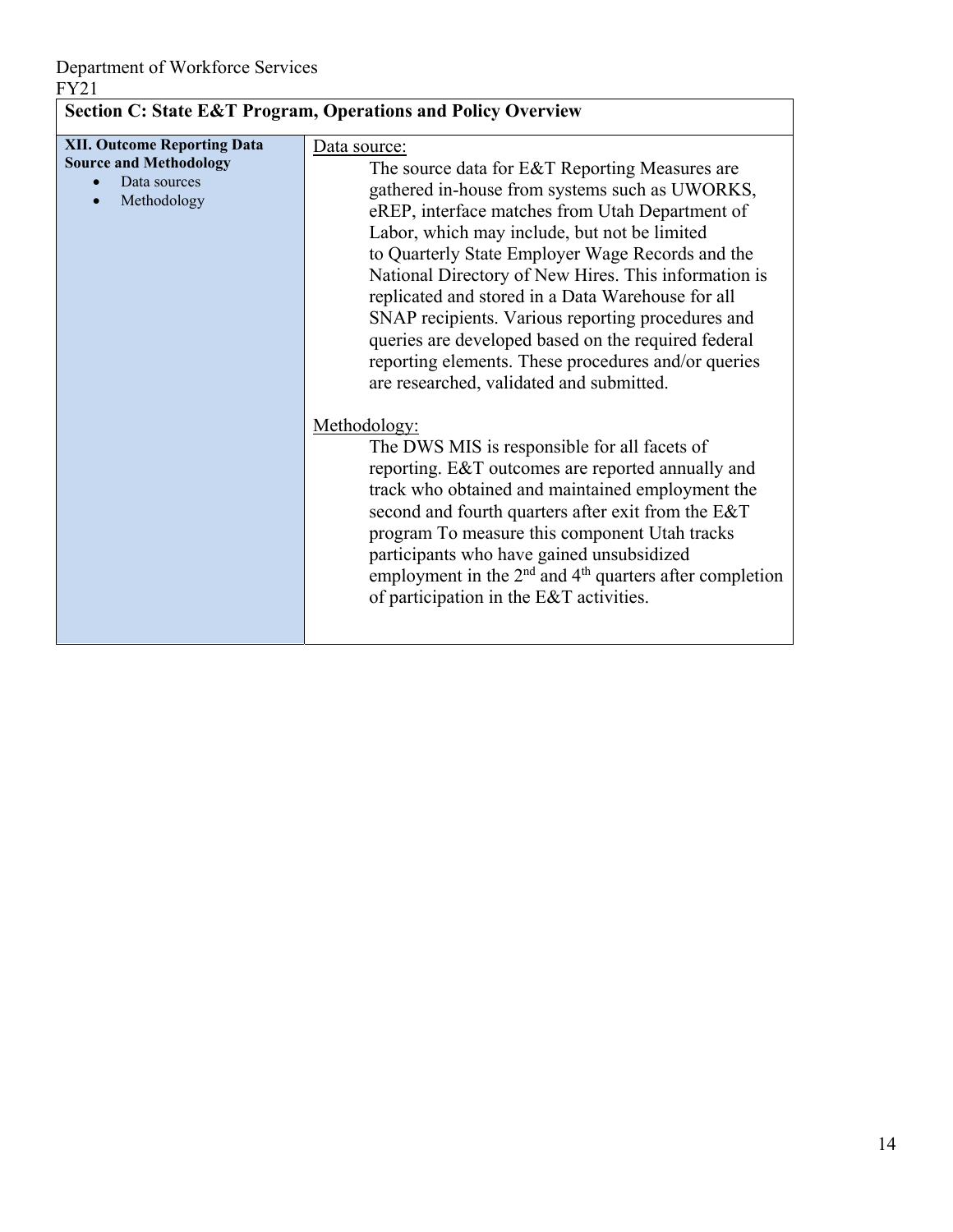## **Section D: Pledge to Serve All At-Risk ABAWDs (if applicable)**

*State agencies wishing to receive pledge funds should identify a desire to pledge and provide the following information:* 

| I. Is the State agency pledging to offer<br>qualifying activities to all at-risk ABAWDs? | N <sub>o</sub>                                   |
|------------------------------------------------------------------------------------------|--------------------------------------------------|
| II. Information about the size & needs of<br><b>ABAWD</b> population                     |                                                  |
| III. The counties/areas where pledge<br>services will be offered                         | Utah does not pledge to serve at-risk<br>ABAWDs. |
| IV. Estimated cost to fulfill pledge                                                     | Utah does not pledge to serve at-risk<br>ABAWDs. |
| V. Description of State agency capacity to<br>serve at-risk ABAWDs                       | Utah does not pledge to serve at-risk<br>ABAWDs. |
| VI. Management controls in place to meet                                                 | Utah does not pledge to serve at-risk            |
| pledge requirements                                                                      | ABAWDs.                                          |
| VII. Description of education, training and                                              | Utah does not pledge to serve at-risk            |
| workfare components State agency will offer                                              | ABAWD <sub>s</sub> .                             |
| to meet ABAWD work requirements                                                          |                                                  |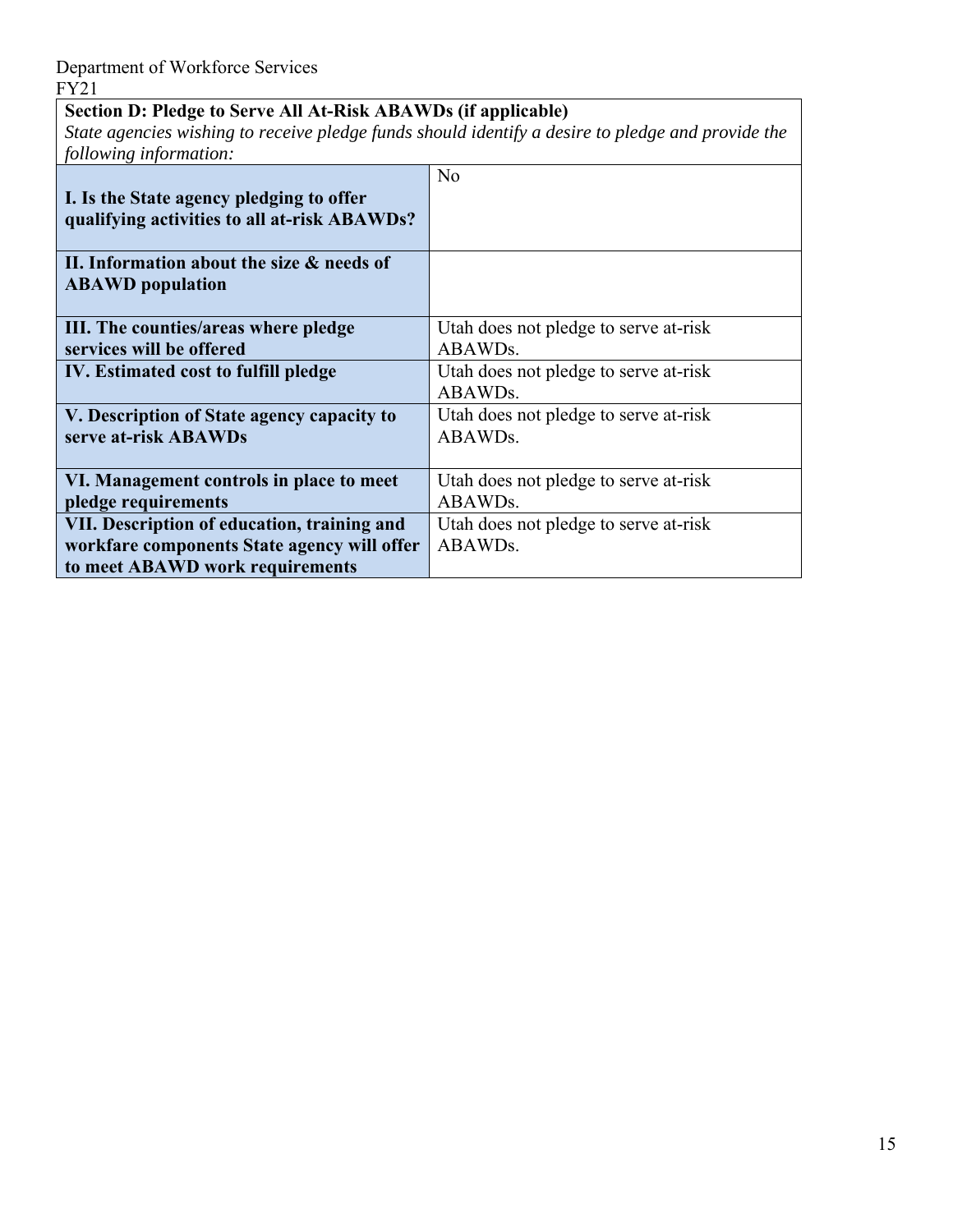#### Department of Workforce Services FY 21 6/16/2020 **Section E: E&T Component Detail**  Components by Category (*Non-Education, Non-Work Components; Education Components; Work Components)*

**Non-education, Non-Work Components** 

| <b>COMPONENT</b>   |                                                                                                                                                                                                                                                                                                                                                                                                                                                                                                                                                                                                                                                                                                                                                                                                                                                                                                                                                                                                                                                                                                                                                                                                                       |                                                                     |                                               |                              |                                                 |           |                                                                                                                             |  |  |  |
|--------------------|-----------------------------------------------------------------------------------------------------------------------------------------------------------------------------------------------------------------------------------------------------------------------------------------------------------------------------------------------------------------------------------------------------------------------------------------------------------------------------------------------------------------------------------------------------------------------------------------------------------------------------------------------------------------------------------------------------------------------------------------------------------------------------------------------------------------------------------------------------------------------------------------------------------------------------------------------------------------------------------------------------------------------------------------------------------------------------------------------------------------------------------------------------------------------------------------------------------------------|---------------------------------------------------------------------|-----------------------------------------------|------------------------------|-------------------------------------------------|-----------|-----------------------------------------------------------------------------------------------------------------------------|--|--|--|
|                    | Department of Workforce Services (DWS) utilizes our online system (UWORKS) that tracks and monitors assessments,<br>required workshops and job search participation for all E&T participants. The state of Utah has chosen to allow any<br>location that has access to online services as an approved location for supervised job search activities. Employment<br>Counselors contact each E&T participant by phone or in person monthly to explain the programs and requirements. The<br>system tracks each participant's activities to ensure compliance is being met. Direct supervision occurs routinely since<br>Eligibility Specialists follow the system prompts and ensure that sanctions are in place on individuals that are not<br>participating in E&T. Those that are compliant remain assigned with the Employment Counselors and they will continue to<br>receive needed assistant in meeting the program requirements through the online system, UWORKS.                                                                                                                                                                                                                                              |                                                                     |                                               |                              |                                                 |           |                                                                                                                             |  |  |  |
| <b>DESCRIPTION</b> | DWS currently has an online Case Management system that is accessible anywhere with internet access. Because this<br>system is accessible online, we are defining any location with internet access within the state of Utah as a state approved<br>location. Mandatory participants are directed to an online assessment and evaluation of job readiness. Depending on the<br>results of this evaluation, employability workshops are either recommended or required. Employment counselors receive a<br>monthly list of E&T referrals and reach out to explain the program requirements. eREP and UWORKS work jointly to<br>supervise and ensure the customer is doing the required activities. Direct supervision occurs routinely since Eligibility<br>Specialists follow the system prompts and ensure that sanctions are in place on individuals that are not participating in<br>E&T. Those that are compliant remain assigned with the Employment Counselors and they will continue to receive needed<br>assistant in meeting the program requirements through the online system, UWORKS.<br>Participants unable to complete online requirements can go to a local Employment Center where one-on-one help is |                                                                     |                                               |                              |                                                 |           |                                                                                                                             |  |  |  |
|                    |                                                                                                                                                                                                                                                                                                                                                                                                                                                                                                                                                                                                                                                                                                                                                                                                                                                                                                                                                                                                                                                                                                                                                                                                                       | if the participant fails to complete the requirements.              |                                               |                              |                                                 |           | available or an E&T exemption is identified. Our systems are set up to monitor for these requirements and close or sanction |  |  |  |
| Geographic Area    | <b>Target Audience</b>                                                                                                                                                                                                                                                                                                                                                                                                                                                                                                                                                                                                                                                                                                                                                                                                                                                                                                                                                                                                                                                                                                                                                                                                | <b>Estimated monthly</b><br>participants<br>(unduplicated<br>count) | <b>Estimated</b><br><b>Monthly</b><br>$cost*$ | Calculated<br>Annual<br>cost | Calculated<br>Annual<br>Cost per<br>participant | Provider  | Reporting Measure(s) – if $> 100$<br>participants                                                                           |  |  |  |
| <b>Statewide</b>   | <b>Mandatory R&amp;T</b>                                                                                                                                                                                                                                                                                                                                                                                                                                                                                                                                                                                                                                                                                                                                                                                                                                                                                                                                                                                                                                                                                                                                                                                              |                                                                     |                                               |                              |                                                 | <b>NA</b> | <b>NA</b>                                                                                                                   |  |  |  |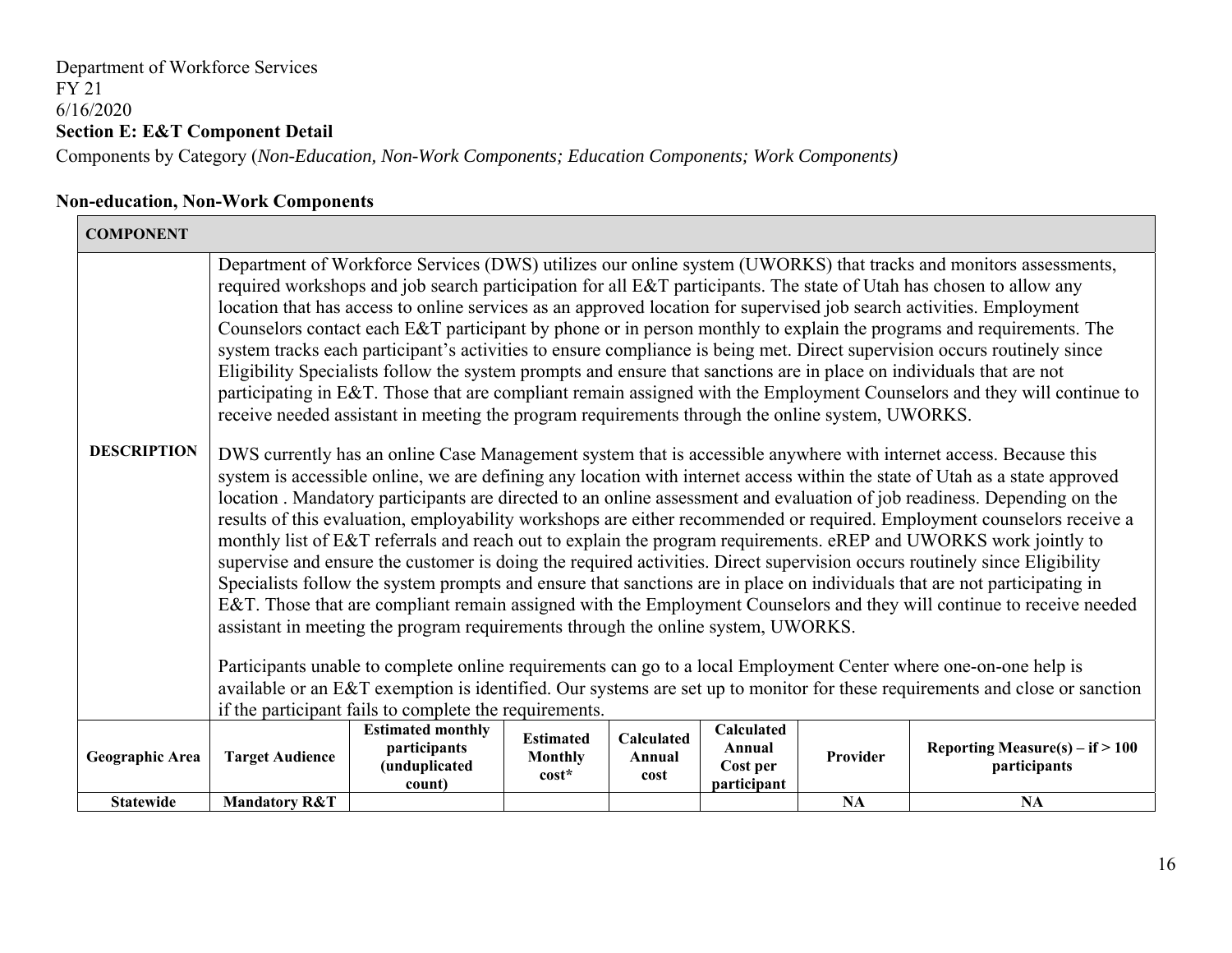| <b>COMPONENT</b>       |                        |                                                                     |                                               |                              |                                                 |           |                                                                           |
|------------------------|------------------------|---------------------------------------------------------------------|-----------------------------------------------|------------------------------|-------------------------------------------------|-----------|---------------------------------------------------------------------------|
| <b>DESCRIPTION</b>     |                        |                                                                     |                                               |                              |                                                 |           |                                                                           |
| <b>Geographic Area</b> | <b>Target Audience</b> | <b>Estimated monthly</b><br>participants<br>(unduplicated<br>count) | <b>Estimated</b><br><b>Monthly</b><br>$cost*$ | Calculated<br>Annual<br>cost | Calculated<br>Annual<br>Cost per<br>participant | Provider  | Reporting Measure(s) – if $> 100$<br>$\overline{\mathbf{p}}$ participants |
| NA                     | NA                     | NA                                                                  | NA                                            | <b>NA</b>                    | <b>NA</b>                                       | <b>NA</b> | <b>NA</b>                                                                 |

#### **Work Components**

| <b>COMPONENT</b>   |                        |                                                                     |                                               |                              |                                                 |          |                                                                            |
|--------------------|------------------------|---------------------------------------------------------------------|-----------------------------------------------|------------------------------|-------------------------------------------------|----------|----------------------------------------------------------------------------|
| <b>DESCRIPTION</b> |                        |                                                                     |                                               |                              |                                                 |          |                                                                            |
| Geographic Area    | <b>Target Audience</b> | <b>Estimated monthly</b><br>participants<br>(unduplicated<br>count) | <b>Estimated</b><br><b>Monthly</b><br>$cost*$ | Calculated<br>Annual<br>cost | Calculated<br>Annual<br>Cost per<br>participant | Provider | Reporting Measure(s) $-$ if $> 100$<br>$\overline{\mathbf{p}}$ articipants |
| NA                 | NA                     | <b>NA</b>                                                           | <b>NA</b>                                     | <b>NA</b>                    | <b>NA</b>                                       | NA       | <b>NA</b>                                                                  |

**\* Ensure this total is equal to Total Provider Contracts (Line C), if applicable, of Section J** 

**\* Limit anticipated monthly cost to administrative costs only. Do not include participant reimbursements.** 

**\* Please round all amounts up to the next dollar.**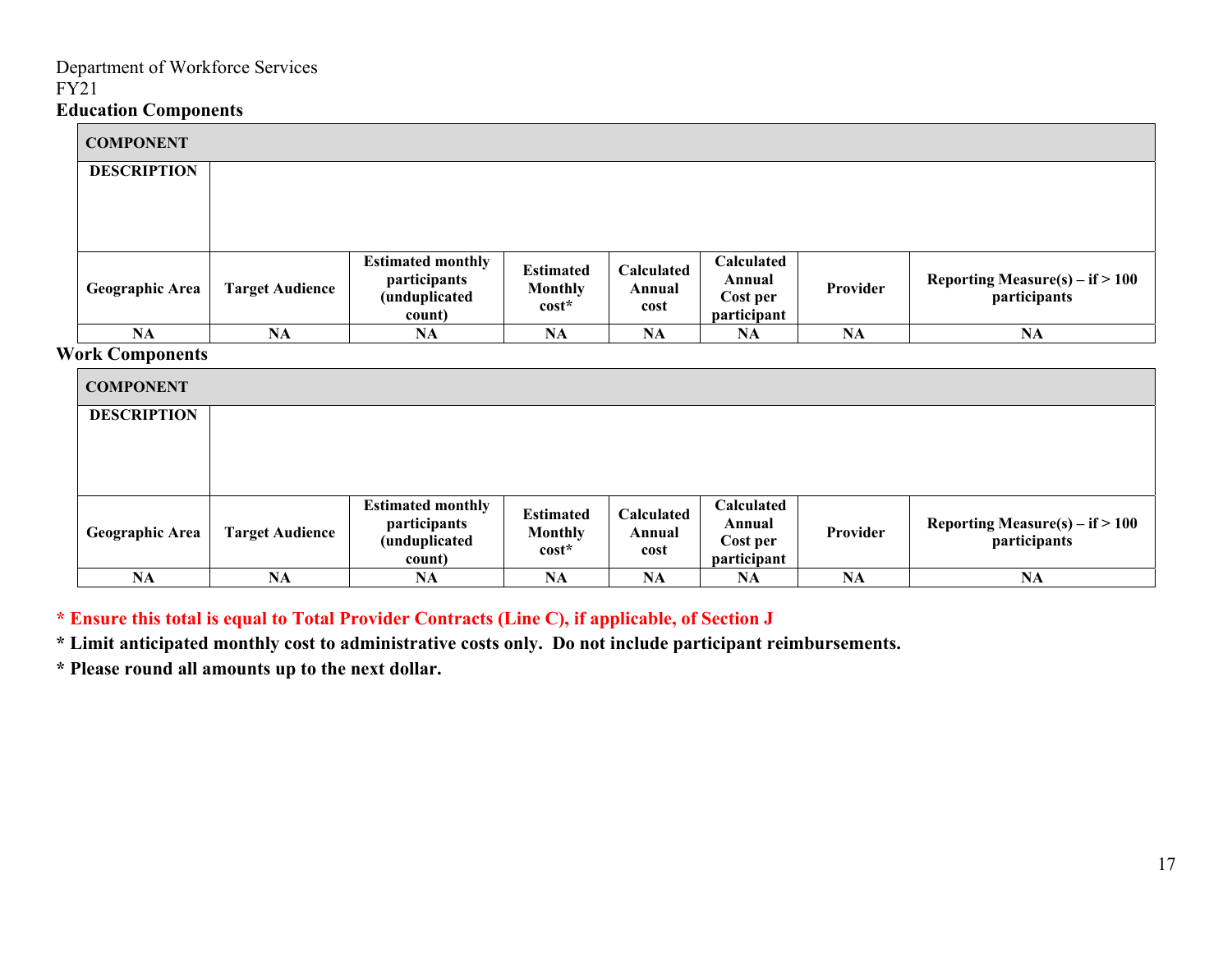**Section F: Estimated Participant Levels** 

| <b>Section F: Estimated Participant Levels</b>                                                     |              |  |  |  |  |  |
|----------------------------------------------------------------------------------------------------|--------------|--|--|--|--|--|
| I. Anticipated number of work registrants in the                                                   | 25,665       |  |  |  |  |  |
| State during the Federal FY (unduplicated count):                                                  |              |  |  |  |  |  |
| <b>II. Estimated Number of Work Registrants Exempt</b>                                             | 30,625       |  |  |  |  |  |
| from E&T                                                                                           |              |  |  |  |  |  |
| List below planned State option exemption                                                          |              |  |  |  |  |  |
| categories and the number of work registrants                                                      |              |  |  |  |  |  |
| expected to be included in each during the Federal<br><b>FY</b>                                    |              |  |  |  |  |  |
| 1. Refugee Cash Assistance participants                                                            | $\mathbf{1}$ |  |  |  |  |  |
| 2. Temporary layoff from employment                                                                | 2,535        |  |  |  |  |  |
| 3. Live more than 35 miles from an employment                                                      | 951          |  |  |  |  |  |
| center                                                                                             |              |  |  |  |  |  |
| 4. Lack child care                                                                                 | 182          |  |  |  |  |  |
| 5. Determined by manager or designee                                                               | 188          |  |  |  |  |  |
| 6. Age 47-59                                                                                       | 8,173        |  |  |  |  |  |
| 7. Low functioning, developmental disabilities,<br>socially dysfunctional with obvious limitations | 549          |  |  |  |  |  |
| 8. Current domestic violence issues                                                                | 150          |  |  |  |  |  |
| 9. Limited language skills, primary language other<br>than English                                 | 962          |  |  |  |  |  |
| 10. Lack public and/or private transportation                                                      | 96           |  |  |  |  |  |
| 11. In application or appeals process for SSI                                                      | 201          |  |  |  |  |  |
| 12. Have earned income regardless of amount                                                        | 3,254        |  |  |  |  |  |
| 13. Have no fixed address                                                                          | 11,671       |  |  |  |  |  |
| 14. Pregnant regardless of trimester                                                               | 782          |  |  |  |  |  |
| 15. On probation or parole and required to<br>complete court ordered activities                    | 762          |  |  |  |  |  |
|                                                                                                    | 168          |  |  |  |  |  |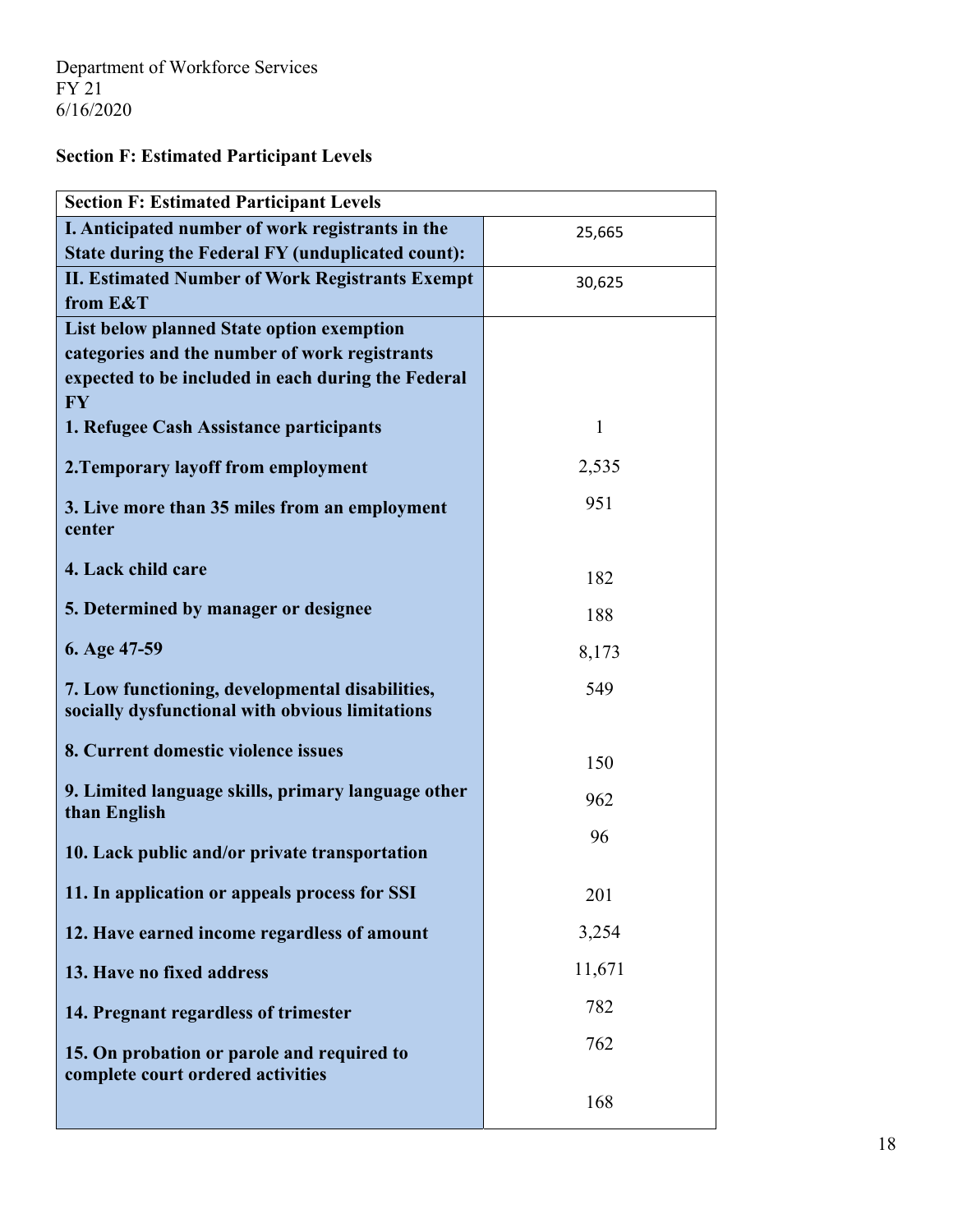| 16. Participating in a partner program including<br><b>Title V</b> |          |
|--------------------------------------------------------------------|----------|
| III. Percent of all work registrants exempt from                   |          |
| E&T (line II/line I)                                               | 119%     |
|                                                                    |          |
| <b>IV.</b> Anticipated number of mandatory E&T                     |          |
| participants (line $I$ – line II)                                  | (4,960)  |
| V. Anticipated number of voluntary E&T                             |          |
| participants                                                       | $\theta$ |
| VI. Anticipated number of ABAWDs in the State                      |          |
| during the Federal FY                                              | 495      |
| VII. Anticipated number of ABAWDs in waived                        |          |
| areas of the State during the Federal FY                           | 145      |
| <b>VIII. Anticipated number of ABAWDs to be</b>                    |          |
| exempted under the State's 15 percent ABAWD                        |          |
| exemption allowance during the Federal FY                          | 1,031    |
| IX. Number of potential at-risk ABAWDs expected                    |          |
| in the State during the Federal FY (line VI–(lines                 |          |
| $VII+VIII)$                                                        | (681)    |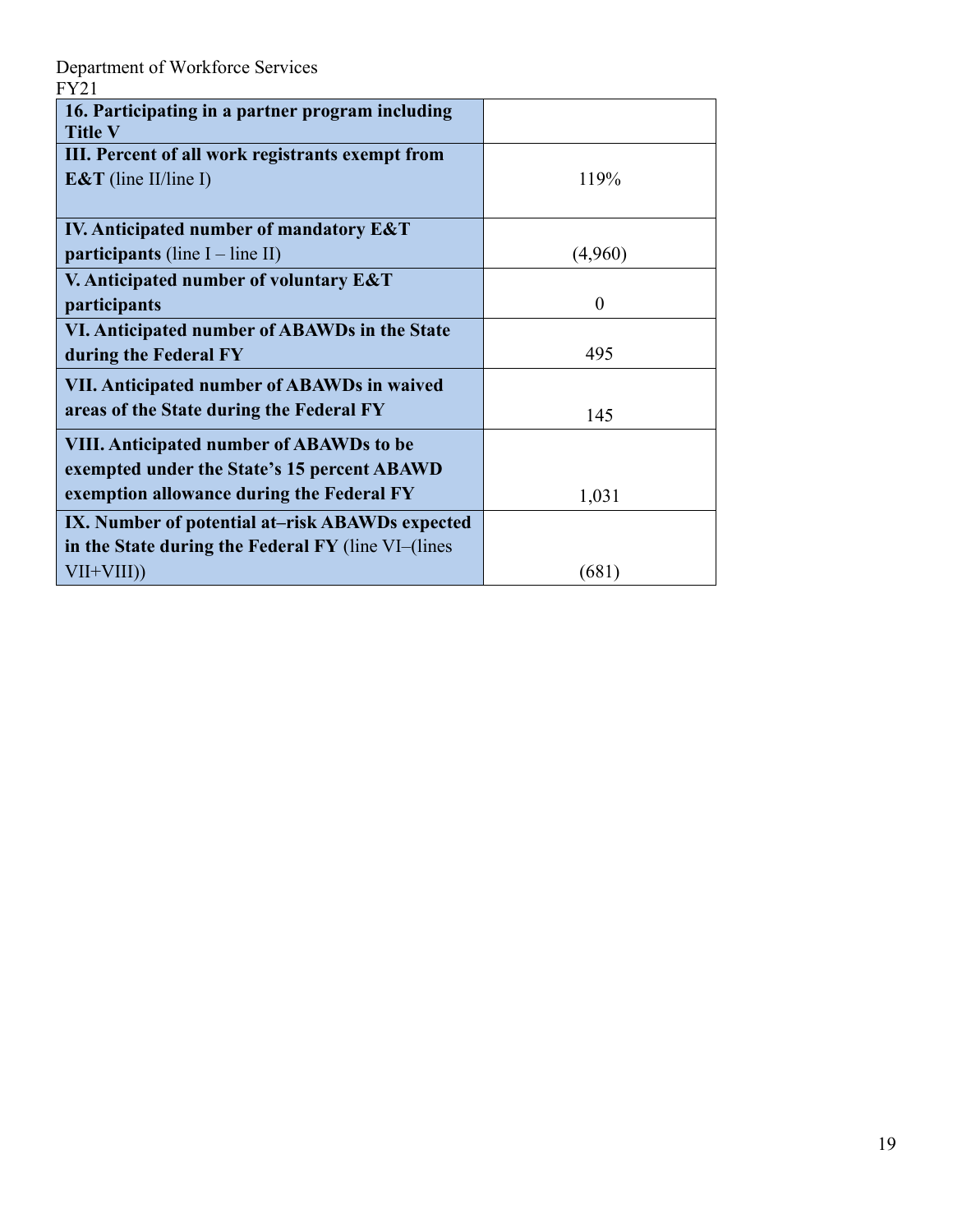Department of Workforce Services FY 21 6/16/2020

#### **Section G: Summary of Partnerships and /or Contracts**

| Partner/<br>Contractor | <b>Nature of Contract</b><br>(Consulting, Data<br>Analysis, E&T<br>Services, Other) | <b>Total Admin Costs</b> | <b>Total Participant</b><br><b>Reimbursements Costs</b> | <b>Total Cost</b>      | % of Total<br><b>Budget</b> |
|------------------------|-------------------------------------------------------------------------------------|--------------------------|---------------------------------------------------------|------------------------|-----------------------------|
| <b>NA</b>              | NA                                                                                  | <b>NA</b>                | <b>NA</b>                                               | $\overline{\text{NA}}$ | NA                          |
| <b>Total</b>           |                                                                                     | <b>NA</b>                | <b>NA</b>                                               | <b>NA</b>              | <b>NA</b>                   |

For each partner/contractor that receives more than 10% of the E&T operating budget, complete and attach a Contractor Detail Addendum.

#### **Section H: Contractor Detail Addendum**

| <b>Partner/Contract Name</b> | <b>NA</b>    |            |  |
|------------------------------|--------------|------------|--|
| <b>Monitoring and</b>        |              |            |  |
| communication with           |              |            |  |
| contractor (s)               |              |            |  |
|                              |              |            |  |
|                              |              |            |  |
| <b>Role of Contractor</b>    |              |            |  |
| <b>Timeline</b>              | <b>Start</b> | <b>End</b> |  |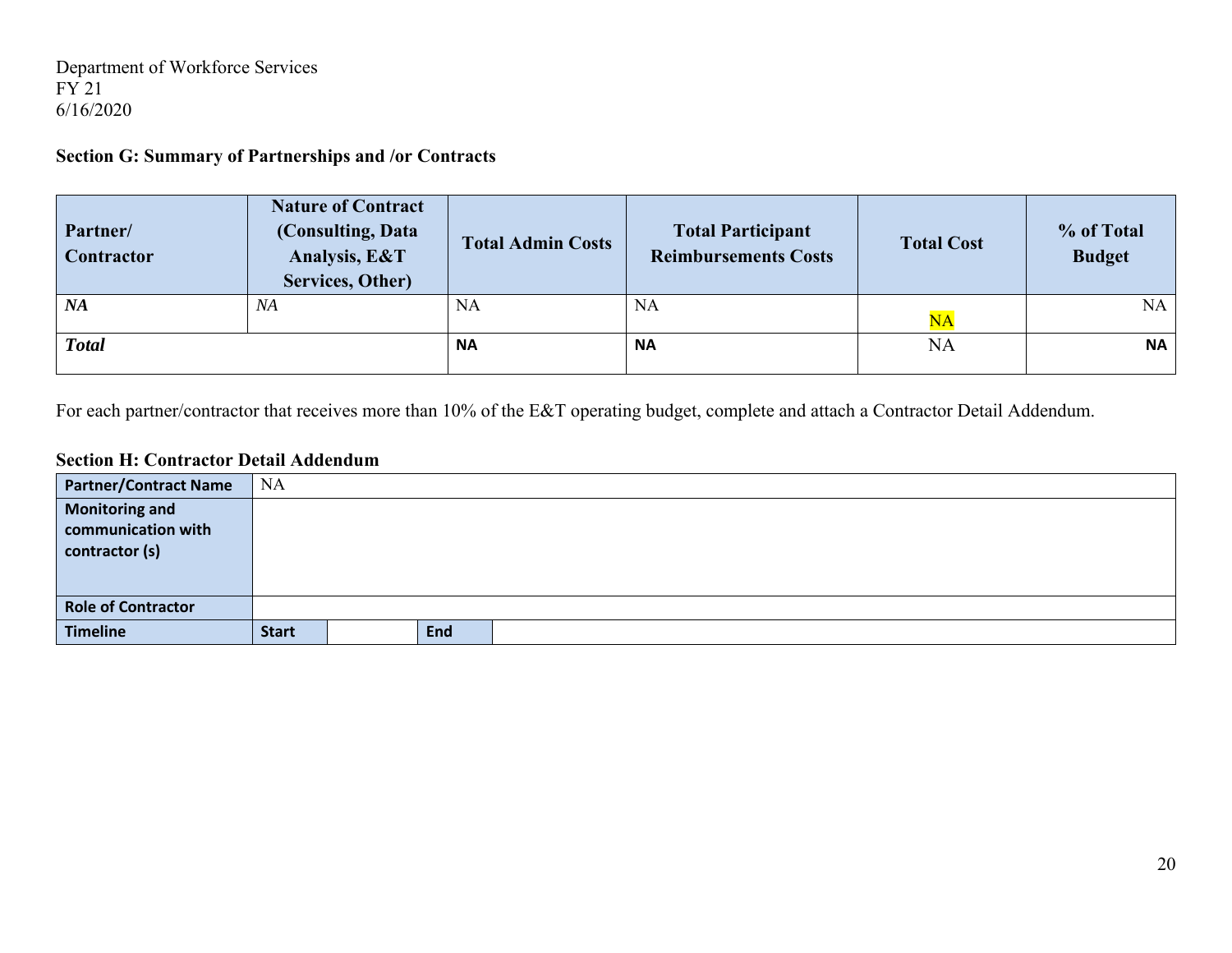| <b>Description of<br/>Activities/Services</b> |  |
|-----------------------------------------------|--|
|                                               |  |
|                                               |  |
|                                               |  |
|                                               |  |
|                                               |  |
|                                               |  |
|                                               |  |
|                                               |  |
|                                               |  |
|                                               |  |
|                                               |  |
|                                               |  |
|                                               |  |
| <b>Funding</b>                                |  |
| Evaluation                                    |  |

## **Section I: Operation Budget**

| <b>STATE AGENCY</b>                   | <b>Match</b> | <b>Federal cost</b> | <b>Total</b> |
|---------------------------------------|--------------|---------------------|--------------|
| I. Direct Costs:                      |              |                     |              |
| a) Salary/Wages                       |              | \$132,319           | \$132,319    |
| b) Fringe Benefits*                   |              | \$95,250            | \$95,250     |
| c) E&T Provider Contracts             |              | \$0                 | \$0          |
| d) Non-capital Equipment and Supplies |              | \$12                | \$12         |
| e) Materials                          |              | \$138               | \$138        |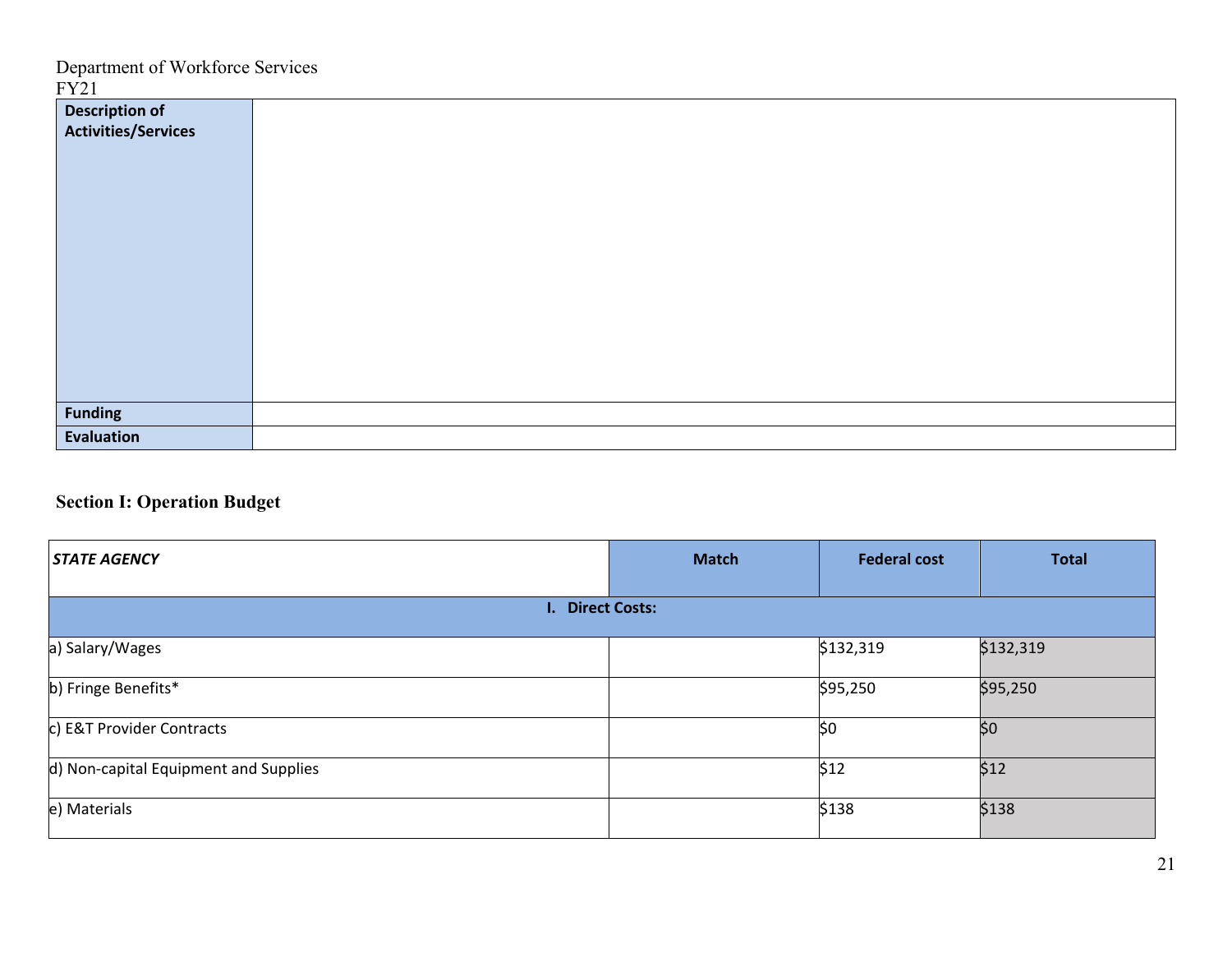#### FY21

| f) Travel                                    |                                  | \$231                                | \$231     |
|----------------------------------------------|----------------------------------|--------------------------------------|-----------|
| g) Building/Space                            |                                  | \$0                                  | \$0       |
| h) Equipment & Other Capital Expenditures    |                                  | \$0                                  | \$0       |
| i) Other State Agency Contractual Costs      |                                  | \$374                                | \$374     |
| <b>Other Direct Cost</b>                     |                                  |                                      |           |
| <b>Total Direct Costs</b>                    |                                  | \$228,324                            | \$228,324 |
|                                              | <b>II. Indirect Costs:</b>       |                                      |           |
|                                              |                                  |                                      |           |
| <b>Total Indirect Costs</b>                  | $\vert \boldsymbol{\zeta} \vert$ | \$85,461<br>$\overline{\phantom{a}}$ | \$85,461  |
|                                              | <b>III. In-kind Contribution</b> |                                      |           |
| State in-kind contribution                   |                                  |                                      |           |
| Total Admin Cost (I+II+III)                  |                                  | \$313,785                            | \$313,785 |
|                                              | IV. Participant Reimbursement:   |                                      |           |
| a) Dependent Care                            |                                  |                                      |           |
| b) Transportation & Other Costs              | \$55,000                         | \$55,000                             | \$110,000 |
| <b>Total Participant Reimbursement Costs</b> | \$55,000                         | \$55,000                             | \$110,000 |
| <b>V. Total Costs</b>                        | \$55,000                         | \$368,785                            | \$423,785 |

**\* Attach an approval letter from the cognizant agency identifying the indirect cost rate being used.**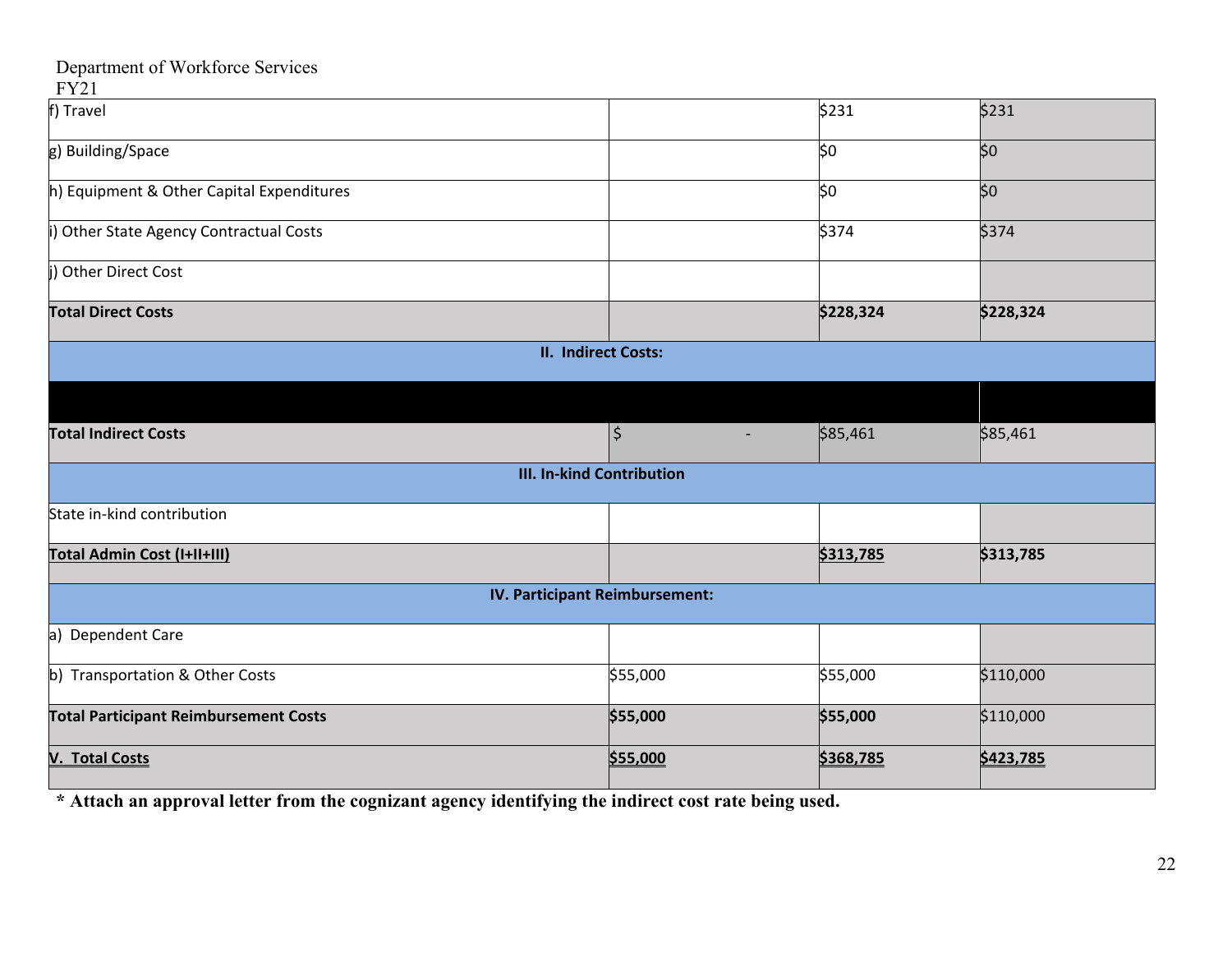#### **Section Ib: Grant Allocation**

| <b>State Grant Allocation:</b> | <b>State Agency Share</b> | <b>E&amp;T Partner Share</b> | <b>Federal Share</b> |
|--------------------------------|---------------------------|------------------------------|----------------------|
| <b>ABAWD Pledge Funding</b>    |                           |                              |                      |
|                                |                           |                              | 313,785              |
| 100 Percent Federal E&T Grant  |                           |                              |                      |
| 50 Percent Additional Admin.   |                           |                              |                      |
| <b>Excluding Participant</b>   |                           |                              |                      |
| Reimbursement                  |                           |                              | $\Omega$             |
| 50 percent Participant         |                           |                              |                      |
| Reimbursement                  | 55,000                    |                              | 55,000               |
| <b>TOTAL</b>                   | 55,000                    |                              | 368,785              |

## **Section J: Budget Narrative and Justification**

| <b>STATE AGENCY</b>  | <b>Match</b> | <b>Federal cost</b> | <b>Total</b> | <b>Narrative</b>                                                                                                                                                                                                                                 |
|----------------------|--------------|---------------------|--------------|--------------------------------------------------------------------------------------------------------------------------------------------------------------------------------------------------------------------------------------------------|
| <b>Direct Costs:</b> |              |                     |              |                                                                                                                                                                                                                                                  |
| a) Salary/Wages      |              | \$132,319           | \$132,319    | The percentage of salary to overall costs for the cost<br>lpool that is allocated to E&T is 57.9%. This<br>percentage was applied to the overall amount we<br>expect to spend on E&T Admin to calculate the<br>amount of expected salary needed. |
| b) Fringe Benefits*  |              | \$95,250            | \$95,250     | The percentage of salary to overall costs for the cost<br>pool that is allocated to E&T is 42.7%. This<br>percentage was applied to the overall amount we<br>expect to spend on E&T Admin to calculate the<br>amount of expected salary needed.  |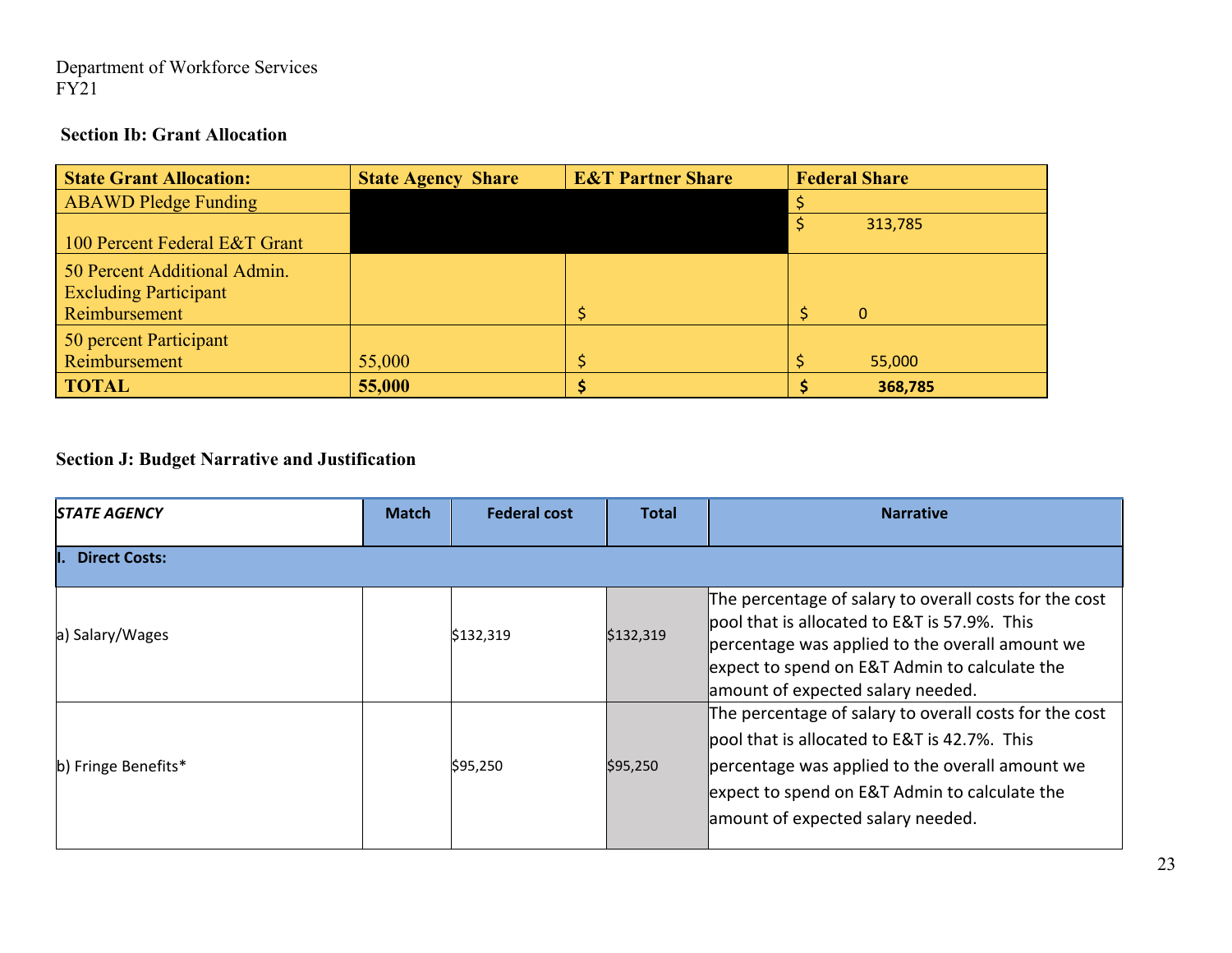| c) E&T Provider Contracts                 | \$0       | \$0                        | The E&T program is administered in-house in Utah.                                                                                                                                            |
|-------------------------------------------|-----------|----------------------------|----------------------------------------------------------------------------------------------------------------------------------------------------------------------------------------------|
| d) Non-capital Equipment and Supplies     | \$12      | \$12                       | .01% of expected expenses are budgeted for<br>equipment/supplies, based on historical data.                                                                                                  |
| e) Materials                              | \$138     | \$138                      | .06% of expected expenses are budgeted for<br>Materials, based on historical data.                                                                                                           |
| f) Travel                                 | \$231     | \$231                      | .1% of expected expenses are budgeted for Travel,<br>based on historical data. This is mostly in the form of<br>mileage reimbursements.                                                      |
| g) Building/Space                         | \$0       | \$0                        |                                                                                                                                                                                              |
| h) Equipment & Other Capital Expenditures | \$0       | \$0                        |                                                                                                                                                                                              |
| i) Other Contractual Costs                | \$374     | \$374                      | .15% of expected expenses are budgeted for Agency<br>Contractual costs, based on historical data. This is for<br>contracts such as Interpreting, Data Processing, and<br>Telecommunications. |
| i) Other Direct Cost                      |           |                            |                                                                                                                                                                                              |
| <b>Total Direct Costs</b>                 | \$228,324 | \$228,324                  |                                                                                                                                                                                              |
|                                           |           | <b>II. Indirect Costs:</b> |                                                                                                                                                                                              |
| *Approved Indirect Cost Rate Used:        |           |                            | *Attach approved Indirect cost rate agreement                                                                                                                                                |
| <b>Total Indirect Costs</b>               | \$85,461  | \$85,461                   | Our Department uses a Federally approved Cost Allocation<br>Plan to allocate overhead costs to programs. Using<br>historical data, these allocated costs were calculated to be               |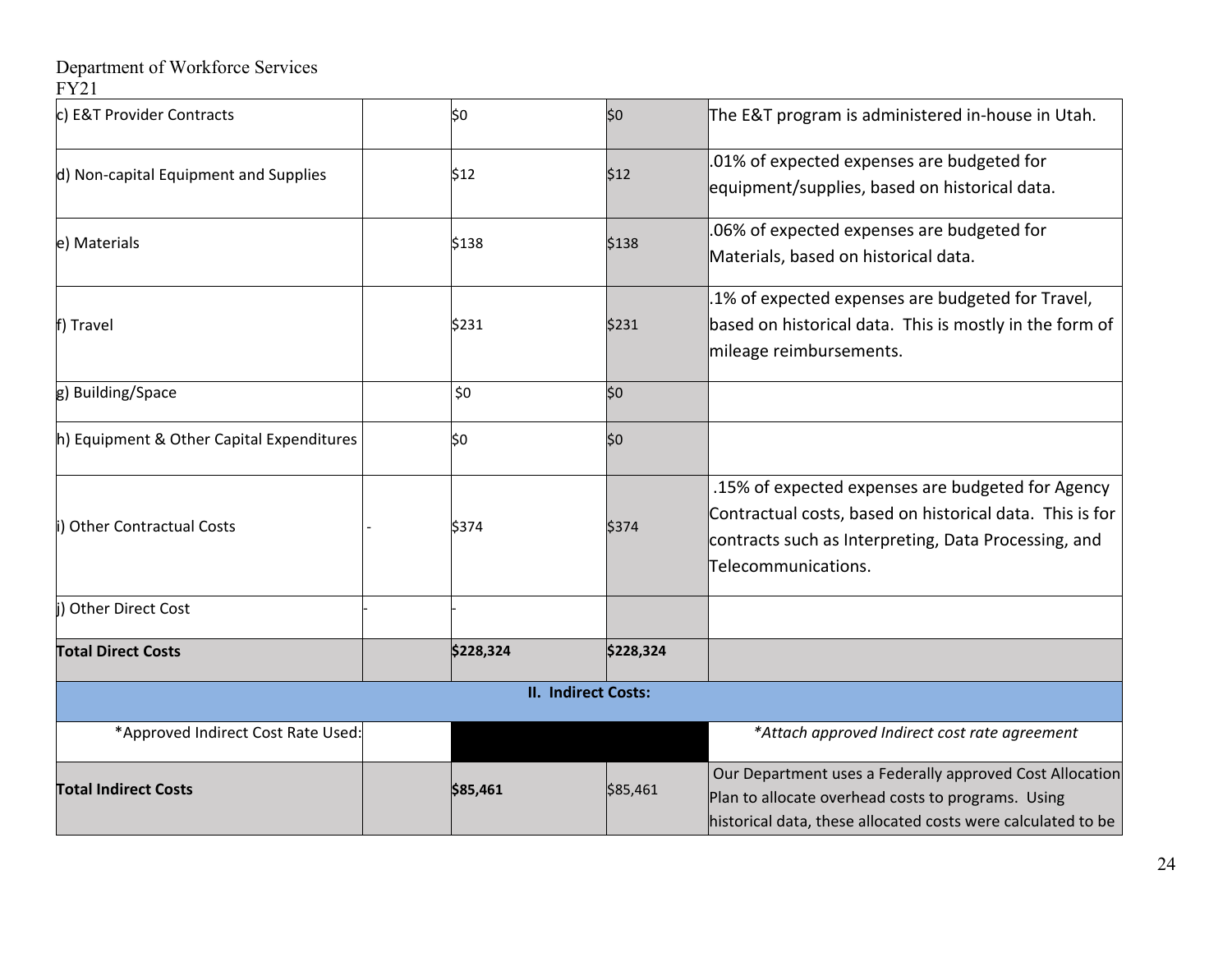|                                              |          |                                  |           | 37% of program costs. This is the percentage that was<br>used for this budget.                                                                                               |
|----------------------------------------------|----------|----------------------------------|-----------|------------------------------------------------------------------------------------------------------------------------------------------------------------------------------|
|                                              |          | <b>III. In-kind Contribution</b> |           |                                                                                                                                                                              |
| State in-kind contribution                   |          |                                  |           | N/A                                                                                                                                                                          |
| Total Admin Cost (I+II+III)                  |          |                                  |           |                                                                                                                                                                              |
|                                              |          | IV. Participant Reimbursement:   |           |                                                                                                                                                                              |
| a) Dependent Care                            |          |                                  |           |                                                                                                                                                                              |
| b) Transportation & Other Costs              | \$55,000 | \$55,000                         | \$110,000 | Participants are eligible for up to three \$50<br>payments. This budget estimate is based on past<br>years performance and the potential number of<br>eligible participants. |
| <b>Total Participant Reimbursement Costs</b> | \$55,000 | \$55,000                         | \$110,000 |                                                                                                                                                                              |
| <b>V. Total Costs</b>                        | \$55,000 | \$368,785                        | \$423,785 |                                                                                                                                                                              |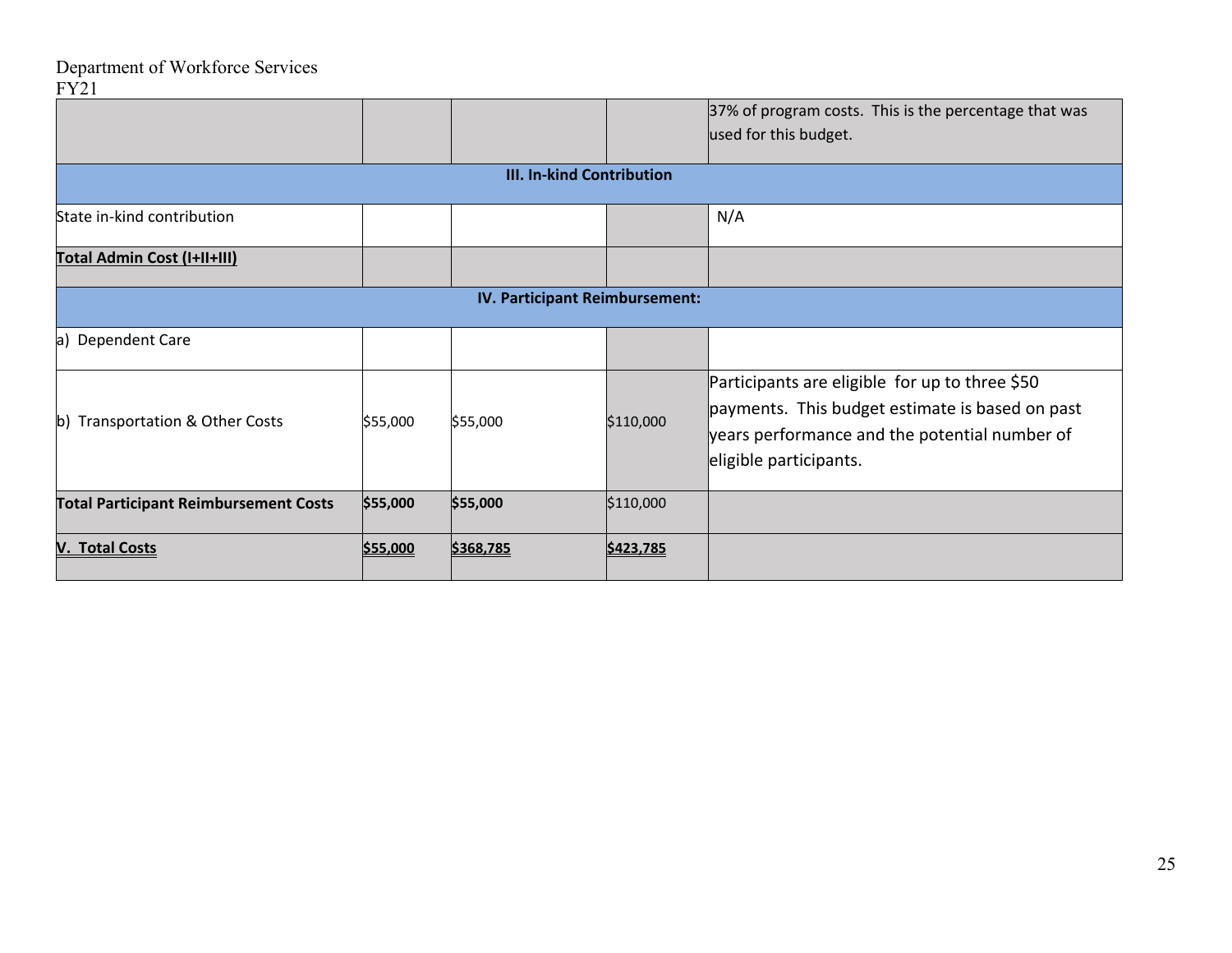**Appendix A: Provider Budgets (Optional)** 

NA

#### **Appendix B: Agriculture Improvement Act of 2018 Implementation Addendum**

1. Describe the efforts taken by the State agency to consult with the State workforce development board or with private employers or employer organizations, if appropriate, in designing the State's SNAP E&T program. This description should include whom the State agency consulted.

The Department of Workforce Services includes eligibility and workforce development within the same agency. Consultations occur in house and are ongoing.

2. Describe the extent to which the State agency is carrying out SNAP E&T programs in coordination with Title I programs under the Workforce Innovation and Opportunity Act (WIOA).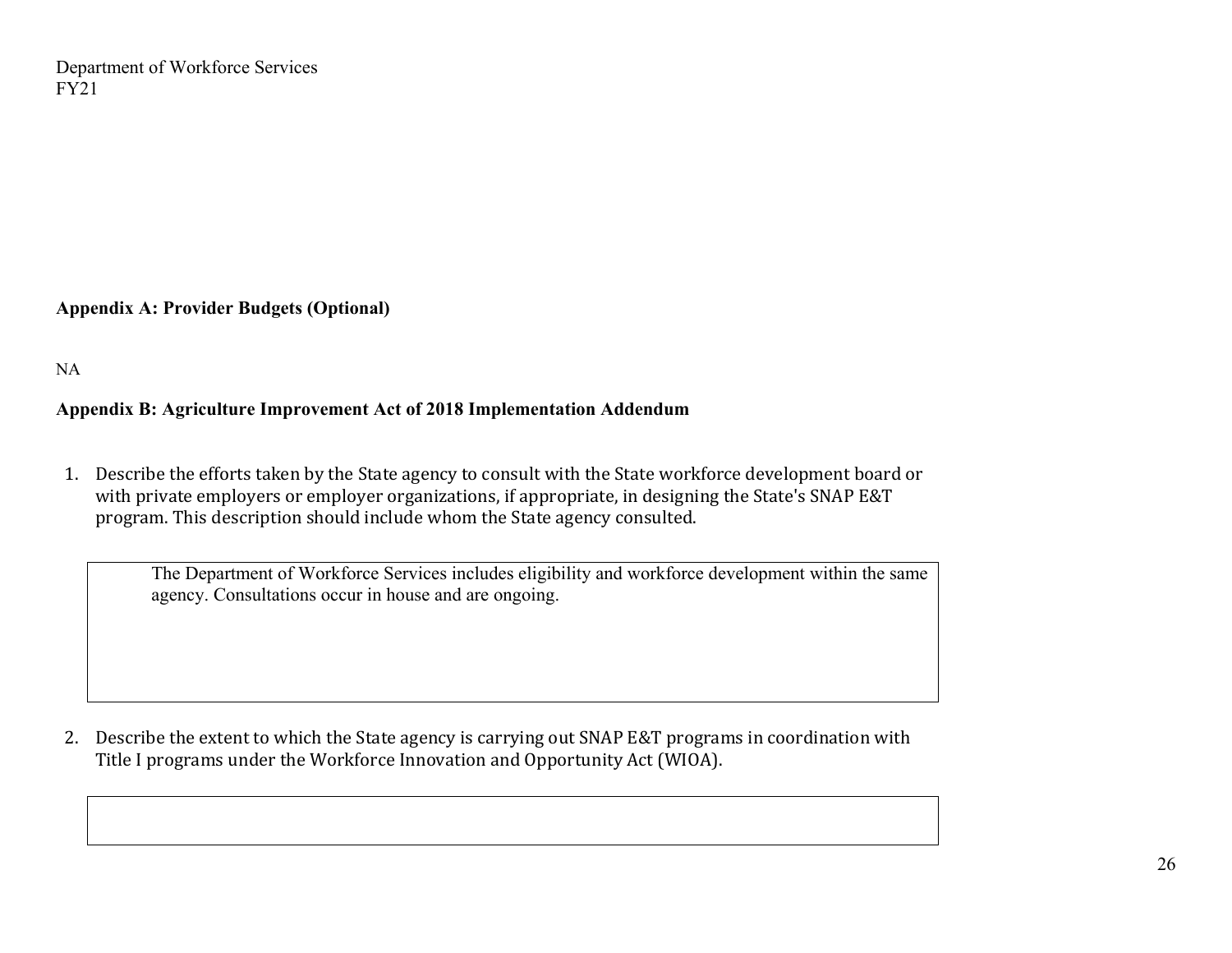A WIOA trainee would be E&T exempt and funded through WIOA. DWS administers TANF, General Assistance, Child Care and other services in addition to SNAP. If a SNAP participant can benefit from one of these other programs, they are referred to apply for them. Applications can be done online or in person at a local employment center.

#### **Case Management Services**

Describe how the State agency will provide case management services in the State's E&T program. This description should include:

• the entity (or entities) who will be responsible for carrying-out case management services;

 • the types of case management the State agency will provide, such as comprehensive intake assessments, individualized service plans, progress monitoring, and coordination with service providers; and

 • how case management service providers will coordinate among E&T Providers, the State agency, and other community resources.

The State of Utah currently has an online Case Management system that Department of Workforce Service Employment Counselors use to case manage our E&T participants. Eligibility workers review each work registrant to determine any possible exemptions from participating. If an exemption is not found then they are referred through our eREP system to the UWORKS System to be assigned an Employment Counselor.